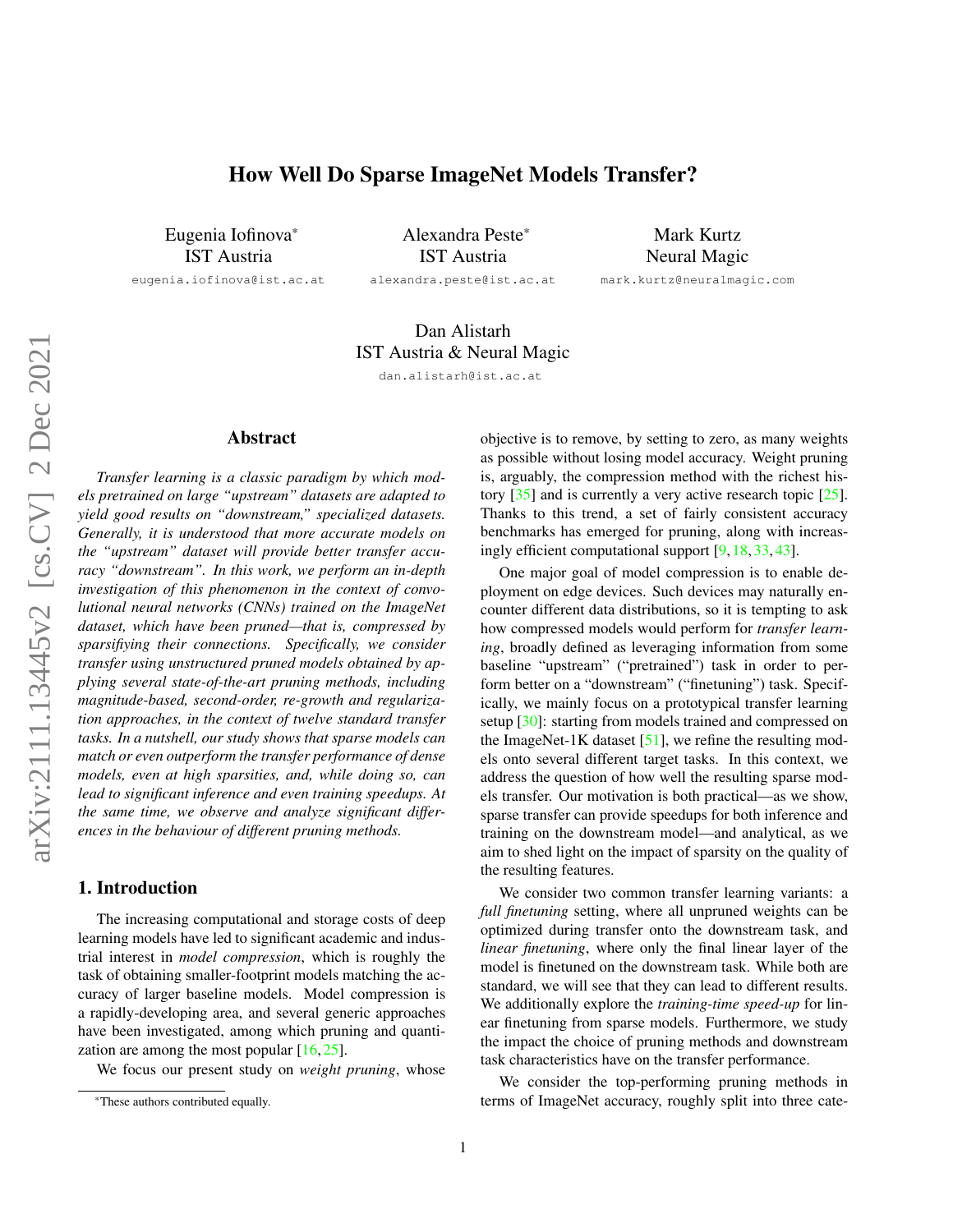<span id="page-1-2"></span>gories. The first is given by *progressive sparsification* methods, which start from an accurate *dense* baseline and proceed to remove weights, usually in gradual steps, followed by a period of finetuning. The prototypical example is *gradual magnitude pruning (GMP)* [\[15,](#page-8-2) [20,](#page-9-6) [21,](#page-9-7) [60\]](#page-10-1), which uses absolute weight magnitude as the pruning criterion. In addition to GMP, we include the WoodFisher method [\[54\]](#page-10-2) in our comparison, which obtains some of the top accuracies on ImageNet by leveraging second-order information.

The second rough category is given by *sparse regularized training* methods, which perform network compression, and possibly network re-growth, during the training process itself. The top-performing methods we consider here are Soft Threshold Reparametrization (STR) [\[34\]](#page-9-8), Alternating Compressed/DeCompressed Training (AC/DC) [\[48\]](#page-10-3) and "The Rigged Lottery" (RigL) [\[10\]](#page-8-3). The final category comprises Lottery Ticket Hypothesis (LTH)-style methods  $[4, 5, 12, 13]$  $[4, 5, 12, 13]$  $[4, 5, 12, 13]$  $[4, 5, 12, 13]$  $[4, 5, 12, 13]$  $[4, 5, 12, 13]$  $[4, 5, 12, 13]$ . These methods emphasize the *discovery* of sparse sub-networks, which can yield good accuracy when re-trained from scratch. Specifically, we consider the state-of-the-art LTH method designed for transfer (LTH-T) used in [\[4\]](#page-8-4).

We measure the transfer performance of sparse ImageNet models obtained via these pruning methods. Our main target application is given by twelve classic transfer datasets, described in Table [2,](#page-3-0) ranging from general datasets, to more specialized ones. We mainly focus on models that are classical in the pruning literature, notably ResNet50 [\[24\]](#page-9-9), but we extend our analysis to ResNet18, ResNet34 and MobileNet-V1 [\[26\]](#page-9-10), and we also examine transfer performance for object detection tasks.

Contribution. We present the first systematic study of how different pruning and transfer approaches impact transfer performance, summarizing more than 4000 individual experiments. *Our main finding is that sparse models can consistently match the accuracy of the corresponding dense models on transfer tasks.* However, this behaviour is impacted by the following factors: *pruning method* (e.g. regularization vs. progressive pruning), *transfer approach* (full vs. linear), *model sparsity* (e.g. moderate 80% vs. high 98% sparsity), and *task type* (e.g. degree of specialization).

While our findings are discussed and analyzed in detail in the later sections, we now outline the main conclusions, also summarized in Figure [1](#page-1-0) and Table [1.](#page-2-0) For *linear finetuning*, sparse models usually match and sometimes slightly outperform dense models. Yet, this is not true for all pruning methods: *regularization-based* methods perform particularly well, even at high sparsities (e.g. 95%). For *full finetuning*, which generally provides higher accuracies [\[30\]](#page-9-5), sparse models are also competitive with dense ones, but transfer accuracy is more tightly correlated with accuracy on ImageNet: consequently, denser models (e.g. 80%-90% sparsity) tend to be more accurate than sparser ones. More-

<span id="page-1-0"></span>

 accuracy when doing transfer learning on pruned models. Figure 1. Overview of a suggested decision process when selecting the finetuning and pruning methods to maximize performance and

over, in this setting we find that *progressive sparsification* methods consistently produce models with higher transfer accuracy. We provide a first analysis of this effect, linking it to structural properties of the pruned models.

Given this difference in behaviour between linear and full finetuning, we find that there is currently no single "best" pruning method for transfer. However, when considering the sparsity-accuracy trade-off, we show that, for both transfer approaches, one can always achieve order-ofmagnitude ( $\sim 90\%$ ) compression at the same accuracy level as dense transfer. In turn, this compression level can lead to nontrivial speedups on sparsity-enabled runtimes. We believe these findings are encouraging in terms of the practical potential of sparse transfer.

### 2. Background and Related Work

## <span id="page-1-1"></span>2.1. Sparsification Techniques

Recently, there has been significant research interest in pruning techniques, and hundreds of different sparsification approaches have been proposed; please see the recent surveys of  $[15]$  and  $[25]$  for a comprehensive exposition. We categorize existing pruning methods as follows.

*Progressive Sparsification Methods* start from an accurate *dense* baseline model, and remove weights progressively in several steps, separated by finetuning periods, which are designed to recover accuracy. A classic instance is gradual magnitude pruning  $(GMP)$   $[15, 20, 21, 60]$  $[15, 20, 21, 60]$  $[15, 20, 21, 60]$  $[15, 20, 21, 60]$  $[15, 20, 21, 60]$  $[15, 20, 21, 60]$  $[15, 20, 21, 60]$ , which progressively removes weights by their absolute magnitude, measured either globally or per layer. *Second-order* pruning methods, e.g. [\[14,](#page-8-8) [22,](#page-9-11) [35,](#page-9-1) [54,](#page-10-2) [56\]](#page-10-4) augment this basic metric with second-order information, which can lead to higher accuracy of the resulting pruned models, relative to GMP.

*Regularization Methods* are usually applied during model training, via sparsity-promoting mechanisms. These mechanisms are very diverse, from surrogates of  $\ell_0$  and  $\ell_1$ -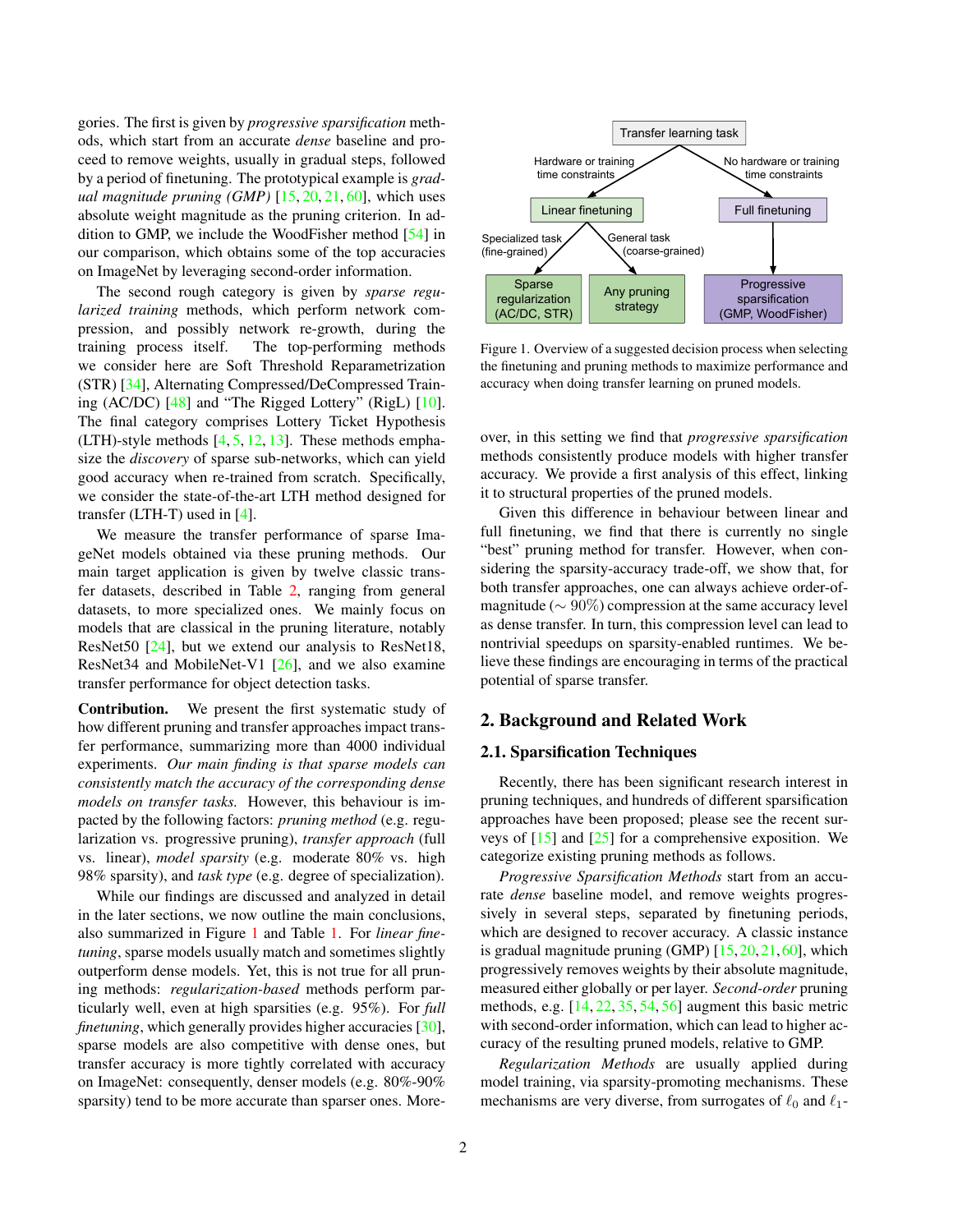<span id="page-2-1"></span><span id="page-2-0"></span>

| Finetuning | Sparsity | Aircraft     | <b>Birds</b>  | Caltech-101  | Caltech-256    | Cars         | $CIFAR-10$    | $CIFAR-100$    | <b>DTD</b>     | <b>Flowers</b> | Food           | Pets           | <b>SUN397</b> |
|------------|----------|--------------|---------------|--------------|----------------|--------------|---------------|----------------|----------------|----------------|----------------|----------------|---------------|
| Linear     | $0\%$    | $49.2 + 0.1$ | $57.7 + 0.1$  | $91.9 + 0.1$ | $84.8 \pm 0.1$ | $53.4 + 0.1$ | $91.2 + 0.$   | $74.6 + 0.1$   | $73.5 + 0.2$   | $91.6 + 0.1$   | $73.2 + 0.$    | $92.6 \pm 0.1$ | $60.1 \pm 0.$ |
|            | 80%      | $55.1 + 0.1$ | $58.4 \pm 0.$ | $92.4 + 0.2$ | $84.6 \pm 0.1$ | $57.0 + 0.1$ | $91.4 + 0.$   | $74.7 + 0.1$   | $74.4 + 0.1$   | $93.0 + 0.$    | $73.9 + 0.$    | $93.0 \pm 0.$  | $60.4 + 0.$   |
|            | 90%      | $55.5 + 0.1$ | $58.7 + 0.$   | $92.5 + 0.1$ | $84.5 \pm 0.$  | $56.0 + 0.1$ | $91.0 + 0.$   | $74.3 + 0.$    | $73.8 + 0.1$   | $93.0 + 0.1$   | $73.8 \pm 0.$  | $92.5 + 0.1$   | $59.8 + 0.1$  |
| Full       | $0\%$    | $83.6 + 0.4$ | $72.4 + 0.3$  | $93.5 + 0.1$ | $86.1 + 0.1$   | $90.3 + 0.2$ | $97.4 + 0.$   | $85.6 + 0.2$   | $76.2 + 0.3$   | $95.0 + 0.1$   | $87.3 + 0.1$   | $93.4 + 0.1$   | $64.8 + 0.$   |
|            | 80%      | $84.8 + 0.2$ | $72.8 + 0.2$  | $93.7 + 0.5$ | $85.4 + 0.2$   | $90.5 + 0.2$ | $97.2 + 0.1$  | $85.1 + 0.1$   | $75.7 + 0.5$   | $95.9 + 0.2$   | $87.4 + 0.1$   | $93.4 + 0.2$   | $64.0 + 0.$   |
|            | 90%      | $84.9 + 0.3$ | $71.9 + 0.2$  | $93.9 + 0.3$ | $84.8 + 0.1$   | $90.0 + 0.2$ | $97.1 \pm 0.$ | $84.4 \pm 0.2$ | $75.2 \pm 0.1$ | $95.5 \pm 0.3$ | $87.0 \pm 0.1$ | $92.7 + 0.3$   | $63.0 + 0.$   |

Table 1. Best transfer accuracies at 80% and 90% sparsity for linear and full finetuning, relative to dense transfer. For each downstream task, we present the maximum test accuracy across all sparse methods, highlighting the top accuracy. (We highlight multiple methods when confidence intervals overlap. Results are averaged across five and three trials for linear and full finetuning, respectively.) Note that in all but four cases (all full finetuning), there is at least one sparse model that is competitive with or better than the dense baseline.

regularization [\[34,](#page-9-8)[58\]](#page-10-5), to variational methods [\[44\]](#page-9-12), to methods inspired by compressive sensing mechanisms such as Iterative Hard Thresholding (IHT) [\[27,](#page-9-13) [28,](#page-9-14) [37,](#page-9-15) [48\]](#page-10-3). We also consider the "The Rigged Lottery" (RigL) method [\[10\]](#page-8-3), which achieves close to state-of-the-art ImageNet results by allowing for dynamic weight pruning and re-introduction with long finetuning periods, to be a regularization method.

*Lottery Ticket Hypothesis (LTH) Methods* [\[12\]](#page-8-6) start from a fully-trained model, and often apply pruning in a single or in multiple incremental steps to obtain a sparse mask over the weights. They then restart training, but restricted to the given mask. Training restarts either from intialization [\[12\]](#page-8-6), or by "rewinding" to an earlier point during training of the dense model [\[5,](#page-8-5) [6,](#page-8-9) [13\]](#page-8-7). (The mask–initialization combination is thought of as the "lottery ticket".) Rewinding appears to be required for stable results on large datasets  $[4, 5, 13]$  $[4, 5, 13]$  $[4, 5, 13]$  $[4, 5, 13]$  $[4, 5, 13]$ .

The above categorization should be seen as approximate: for instance, LTH methods could be viewed as a special case of progressive sparsification, where a specific finetuning approach is applied; moreover, it is not uncommon to combine approaches, such as regularization and progressive sparsification [\[25\]](#page-9-0). In the following, we aim to provide a comparison of the efficacy of these different approaches in the context of transfer learning, by considering multiple instances of methods from each category. To our knowledge, this is the first such detailed study.

## 2.2. Transfer Learning and Sparsity

Dense Transfer Learning. A large body of literature has established that most popular deep learning architectures transfer well to downstream tasks, and that full finetuning typically achieves higher accuracy than linear finetuning [\[30,](#page-9-5) [52\]](#page-10-6). The accuracy difference is known to be more pronounced for large datasets, and for downstream tasks with a larger domain mismatch from the upstream task. These findings extend to related tasks, such as object detection and segmentation [\[42\]](#page-9-16). Kolesnikov et al. [\[29\]](#page-9-17) have focused on studying the factors determining the success of transfer learning, and on developing reliable recipes for successfully finetuning on downstream tasks. This has been further extended by Djolonga et al. [\[8\]](#page-8-10), who concluded that increasing the scale of the original model and dataset significantly improves out-of-distribution and transfer performance, despite having marginal impact on the original accuracy. We complement these studies by examining sparse models and pruning methods.

Salman et al. [\[52\]](#page-10-6) considered whether *adversarially robust* ImageNet classifiers can outperform standard ones for transfer learning, and find that this can indeed be the case. We perform a similar study, but for *sparse* models rather than adversarially-robust ones.

Sparse Transfer Learning. One of the earliest works to consider transfer performance for pruned models was [\[45\]](#page-9-18), whose goal was to design algorithms which allow the pruning of a (dense) convolutional model when transferring on a target task. (A conceptually-similar study was performed by [\[53\]](#page-10-7) specifically for language models.) By contrast, we focus on the transfer performance of models which have already been made sparse on the upstream dataset, using state-of-the-art pruning techniques. Consequently, our setting is different; notably, we observe higher sparsities without accuracy loss relative to the early results of [\[45\]](#page-9-18).

Recent work on transfer learning using sparse models has focused specifically on models obtained via the "Lottery Ticket Hypothesis" (LTH) approach [\[12\]](#page-8-6), which roughly states that there exist sparsity masks and initializations which allow accurate sparse networks to be trained *from scratch*. There are several works investigating the "transferrability" of models obtained via this procedure for different tasks: for instance, [\[41\]](#page-9-19) shows that lottery tickets obtained on the CIFAR dataset can transfer well on smaller downstream tasks, while  $[5,17]$  $[5,17]$  investigate the applicability of lottery tickets for pre-trained language models (BERT), and object recognition tasks, respectively. Mallya et al. [\[40\]](#page-9-21) considered the related but different problem of adapting a fixed network to multiple downstream tasks, by learning task-specific masks.

The recent work of [\[4\]](#page-8-4) considers the transfer performance of LTH for transfer, proposing a variant which we call LTH-T, and finding that this method ensures good downstream accuracy at moderate sparsities (e.g., 80%). We consider a similar setting, but investigate a wide array of pruning methods (including LTH-T) and additional transfer datasets. In particular, we observe that, on full finetuning,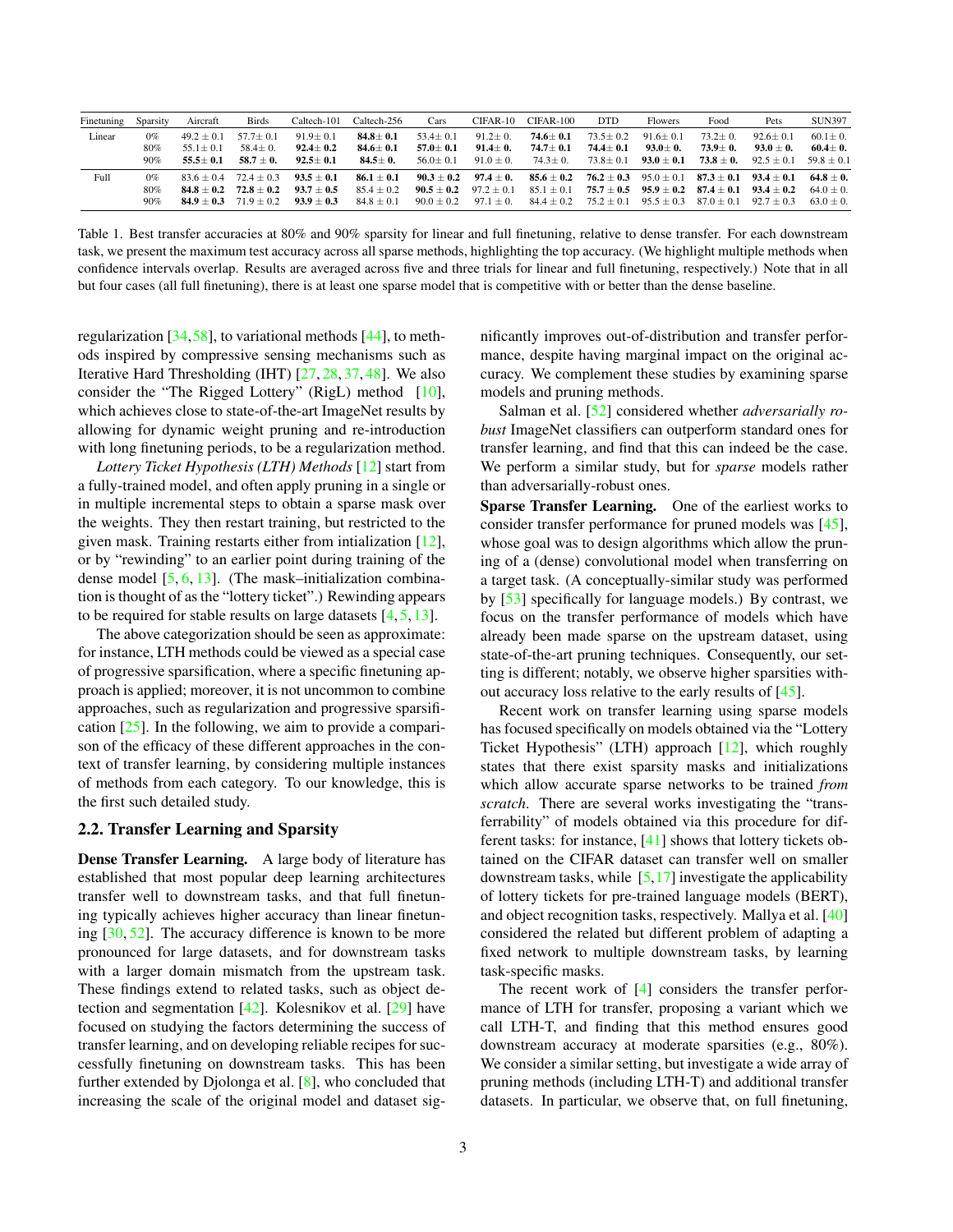<span id="page-3-1"></span><span id="page-3-0"></span>

| Dataset                        | Number of Classes | Train/Test Examples | <b>Accuracy Metric</b> |
|--------------------------------|-------------------|---------------------|------------------------|
| SUN397 [57]                    | 397               | 19 850 / 19 850     | $Top-1$                |
| FGVC Aircraft [39]             | 100               | 6 6 6 7 / 3 3 3 3   | Mean Per-Class         |
| Birdsnap [1]                   | 500               | 32 677 / 8 171      | $Top-1$                |
| Caltech-101 $[36]$             | 102               | 3 060 / 6 084       | Mean Per-Class         |
| Caltech-256 [19]               | 257               | 15 420 / 15 187     | Mean Per-Class         |
| Stanford Cars [31]             | 196               | 8 144 / 8 041       | $Top-1$                |
| CIFAR-10 [32]                  | 10                | 50 000 / 10 000     | $Top-1$                |
| CIFAR-100 [32]                 | 100               | 50 000 / 10 000     | $Top-1$                |
| Describable Textures (DTD) [7] | 47                | 3 760 / 1 880       | $Top-1$                |
| Oxford 102 Flowers $[46]$      | 102               | 2 040 / 6 149       | Mean Per-Class         |
| Food-101 [3]                   | 101               | 75 750 / 25 250     | $Top-1$                |
| Oxford-IIIT Pets [47]          | 37                | 3 680 / 3 669       | Mean Per-Class         |

Table 2. Datasets used as downstream tasks for transfer learning.

other pruning methods consistently outperform LTH-T in terms of downstream accuracy across sparsity levels. These differences can be very significant at high sparsities.

### 3. Sparse Transfer on ImageNet

#### 3.1. Experimental Choices

Transfer Learning Variants. We consider two variants of transfer learning: *full finetuning*, where the entire set of features is optimized over the downstream dataset, and *linear finetuning*, where only the last layer classifier is finetuned. Full finetuning usually leads to higher accuracies than linear finetuning, e.g. [\[30,](#page-9-5) [52\]](#page-10-6), as, intuitively, features have an opportunity to better adapt to the downstream dataset.

Our experiments examine *both* full and linear finetuning over sparse models. In the former case, with the exception of the final classification layer, only the nonzero weights of the original model are optimized, and the mask is kept fixed. We do not consider from-scratch training and pruning on the downstream task, for two reasons. First, fromscratch training is often less accurate than (dense) transfer learning in the same setting [\[30,](#page-9-5) [42\]](#page-9-16). As our experiments will show, transfer from *sparse models* can often match or even slightly outperform transfer from *dense models*. Moreover, since training from scratch is typically less accurate than transfer [\[30\]](#page-9-5), it seems unlikely that training and pruning from scratch will outperform sparse transfer. We give experimental evidence for this claim in Appendix [A.](#page-11-0) A second advantage of the approach we consider, which may be significant in practice, is not needing hyper-parameter tuning with respect to compression on the downstream dataset.

Network Architectures. Our study is based on an indepth analysis of sparse transfer using the ResNet50 architecture [\[24\]](#page-9-9). This architecture has widespread practical adoption, and has been extensively studied in the context of transfer learning  $[30, 52]$  $[30, 52]$  $[30, 52]$ . Importantly, its compressibility has also emerged as a consistent benchmark for CNN pruning methods  $[25]$ . We further validate some of our findings on ResNet18, ResNet34 and MobileNet [\[26\]](#page-9-10) architectures. In addition, we investigate transfer between two classical object detection tasks, MS COCO [\[38\]](#page-9-27) and Pascal

VOC [\[11\]](#page-8-14), using variants of the YOLOv3 architecture [\[50\]](#page-10-11).

Sparsification Methods. For our study, we chose the pruning methods providing top validation accuracy for each method type in Section [2.1.](#page-1-1) For *progressive sparsification methods*, we use the leading WoodFisher [\[54\]](#page-10-2) and Gradual Magnitude Pruning (GMP) [\[15,](#page-8-2)[20,](#page-9-6)[21](#page-9-7)[,60\]](#page-10-1) methods. For*regularization methods*, we consider the leading Soft Threshold Weight Reparametrization (STR) [\[34\]](#page-9-8), and Alternating Compression/Decompression (AC/DC) [\[48\]](#page-10-3) methods. Additionally, we examine the "The Rigged Lottery" (RigL) method [\[10\]](#page-8-3) with Erdős-Rényi Kernel (ERK) density. Compared to STR and AC/DC, RigL extends the training schedules on ImageNet by up to 5x, and does *sparse training* for most of the optimization steps. In our analysis we consider both the standard version or RigL (RigL ERK 1x), and the variant with 5x training iterations (RigL ERK 5x).

Finally, for *LTH Methods*, we consider the LTH-for-Transfer (LTH-T) method of [\[4\]](#page-8-4), which precisely matches our setting. In this version, the authors apply the masks obtained through progressive sparsification methods directly to the original trained ImageNet dense model, and evaluate the transfer accuracy of this masked model through full finetuning on different downstream tasks.

On a technical note, when available, we use the sparse checkpoints trained by their authors in PyTorch. However, we observe that while models pruned with AC/DC, GMP, and LTH-T were originally trained with standard data augmentations, the STR and RigL models used label smoothing, which has been shown in  $[30]$  to decrease transfer accuracy. Therefore, we retrained the STR models on ImageNet without label smoothing, using the code and hyperparameters from the public implementation accompanying the paper. The results we discuss in the following sections are for this version, which indeed performs better (see Appendix [G](#page-18-0) for a comparison). Due to computational constraints, we were not able to retrain and analyze the RigL models without label smoothing, but we plan to do so in a future version of the paper. Further, note that we manually ported the original RigL checkpoints from TensorFlow to PyTorch, achieving similar accuracy (see Table [3\)](#page-4-0).

**Downstream tasks and training.** We follow  $\lceil 52 \rceil$  in using the 12 standard transfer benchmark datasets described in Table [2,](#page-3-0) which span several domains, difficulties, and data sizes. We transfer all parameters of the upstream model except for the last (fully connected) layer, which is adjusted to the number of classes in the downstream task, using Kaiming uniform initialization  $[23]$ , and kept dense. This may slightly change the sparsity of the model, as in some cases the final layer was sparse. As a convention, when discussing sparsity levels, we refer to the *upstream* checkpoint sparsity. We provide training hyperparameters in Appendix **B**.

Performance metrics. The main quantity of interest is the top-1 validation accuracy on each transfer task, mea-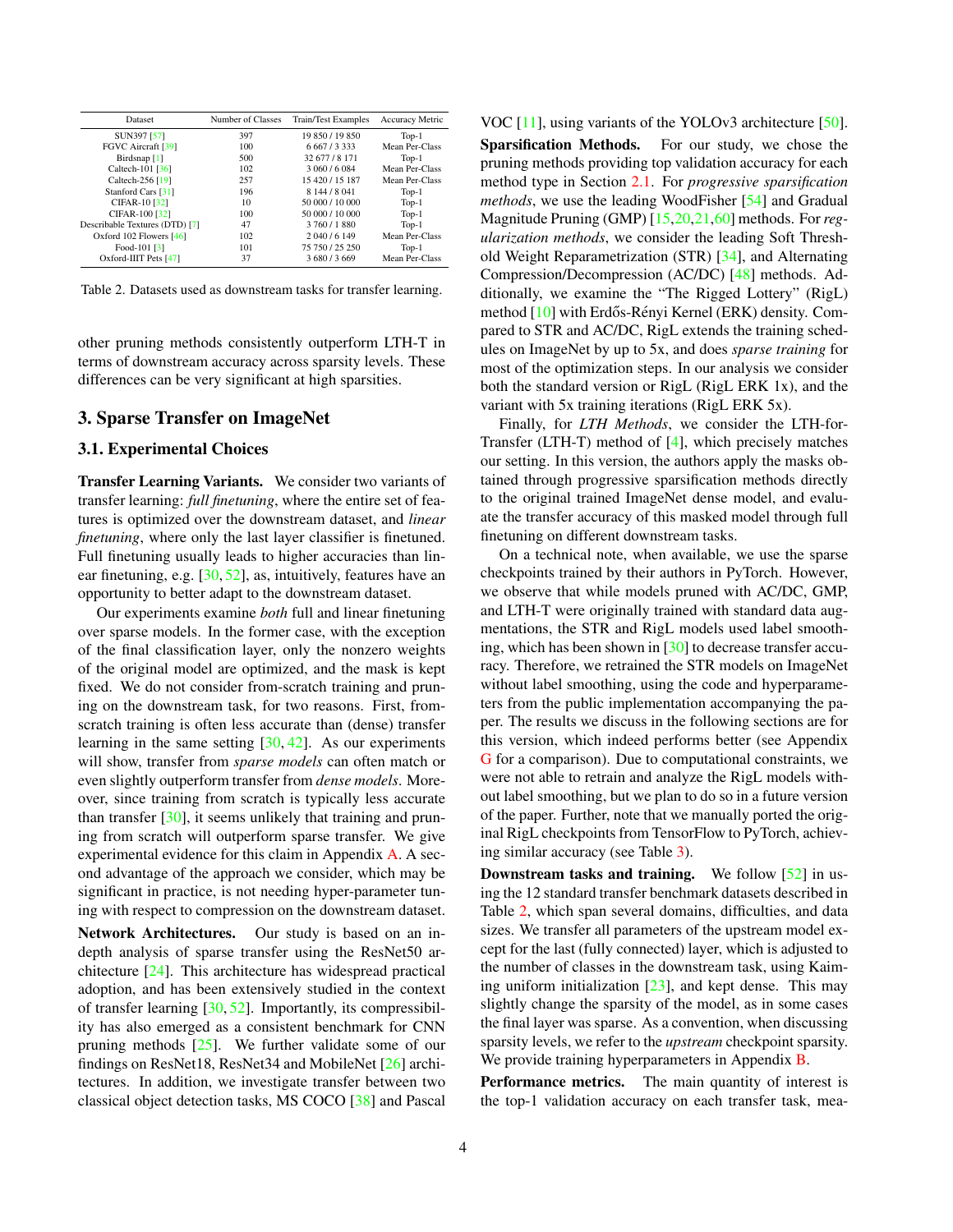<span id="page-4-2"></span><span id="page-4-0"></span>

| Sparsity | Method      | Original<br>Validation | Reassessed<br>Labels | ImageNetV2<br>(Average) |
|----------|-------------|------------------------|----------------------|-------------------------|
| $0\%$    | Dense       | 76.8%                  | 83.1%                | 72%                     |
| 80%      | AC/DC       | 76.2%                  | 82.9%                | 71.8%                   |
|          | <b>STR</b>  | 75.5%                  | 82.0%                | 70.3%                   |
|          | WoodFisher  | 76.6%                  | $83.1\%$             | $72.2\%$                |
|          | <b>GMP</b>  | 76.4%                  | 82.9%                | 71.6%                   |
|          | RigL ERK 1x | 75.1%                  | 81.8%                | 70.3%                   |
|          | RigL ERK 5x | $77.1\%$               | 83.1%                | 71.9%                   |
| 90%      | AC/DC       | 75.2%                  | 82.3%                | 70.7%                   |
|          | <b>STR</b>  | 74.0%                  | 80.9%                | 69.1%                   |
|          | WoodFisher  | 75.1%                  | $82.4\%$             | $71.1\%$                |
|          | <b>GMP</b>  | 74.7%                  | 81.7%                | 70.1%                   |
|          | RigL ERK 1x | 72.7%                  | 80.1%                | 68.1%                   |
|          | RigL ERK 5x | $76.2\%$               | 82.4%                | $71.2\%$                |
| 95%      | AC/DC       | 73.2%                  | 80.4%                | 68.7%                   |
|          | <b>STR</b>  | 70.5%                  | 77.9%                | 66.0%                   |
|          | WoodFisher  | 72%                    | 79.8%                | 67.6%                   |
|          | RigL ERK 5x | 74.3%                  | 81.3%                | $69.8\%$                |

Table 3. Accuracy of the pruning methods we use, at different sparsity levels, evaluated on different ImageNet validation sets.

sured for all the pruned models considered, as well as for the dense baselines. In some cases, we use the mean perclass validation accuracy following the convention for that dataset (see Table [2\)](#page-3-0). To determine the overall "transfer potential" for each pruning method, we further present the results aggregated over the downstream tasks. Since datasets we use for transfer learning have varying levels of difficulty, as reflected by the wide range of transfer accuracies, we compute for each downstream task and model the *relative increase in error* over the dense baseline. Specifically, if  $B$  is the baseline dense model, then for every downstream task  $D$  and sparse model  $S$  we define the relative increase in error as  $\alpha_{D,S} = \frac{err_{D,S} - err_{D,B}}{err_{D,B}}$  $\frac{\rho_{\beta} S - err_{D,B}}{err_{D,B}}$ , where  $err_{D,S}$  is the error corresponding to the top validation accuracy for model  $S$  trained on dataset  $D$ . For each pruning method and sparsity level, we report the mean and standard error of  $\alpha_{D,S}$ , computed over all downstream tasks.

In the case of linear finetuning, we also examine the potential for training-time speedup of each method, along with its accuracy. We note that previous work, e.g. [\[9,](#page-8-1) [48,](#page-10-3) [54\]](#page-10-2) already exhibited inference speedups for unstructured sparse models, and that similar results would hold for the models and methods we consider, so we omit them here.

#### 3.2. Validation Accuracy on ImageNet

To set a baseline, we now briefly discuss the accuracies of different pruning methods for ResNet50, on the original ImageNet validation set. We additionally compare the resulting models on different versions of this validation set. Namely, we use the newly-introduced ImageNet "reassessed labels" [\[2\]](#page-8-15), where the original ImageNet validation images are re-assessed by human annotators, to better capture the diversity of the samples. We also use three different ImageNetV2 validation sets [\[49\]](#page-10-12), where the new images are gathered based on different criteria, depending on the frequency by which an image was selected by its annotators. We report the average ImageNetV2 accuracy across these three different variants in Table [3.](#page-4-0)

Discussion. We observe that RigL ERK 5x significantly outperforms all other methods on the original validation set, followed by AC/DC, GMP and WoodFisher which have similar performance at 80% and 90% sparsity. Moreover, RigL ERK 5x significantly outperforms all models at 95% sparsity, followed by AC/DC, at a considerable gap.

However, despite the large gap in original validation accuracy between RigL ERK 5x and other methods, the results on new variants of the validation set still reveal some interesting patterns. For example, WoodFisher is on-par with RigL ERK 5x at both 80% and 90% sparsity on the reassessed labels. Moreover, it outperforms RigL ERK 5x on ImageNetV2 at 80% sparsity and is only slightly below it at 90% sparsity. At 95% sparsity, however, RigL ERK 5x significantly outperforms all methods considered, including on the reassessed labels and ImageNetV2. Generally, the accuracies on the reassessed labels and ImageNetV2 correlate well with those on original images, which suggests that top performing methods can "extrapolate" well.

#### <span id="page-4-1"></span>3.3. Linear Finetuning

Next, we study the transfer performance of different types of pruning methods in the scenario where only the linear classifier "on top" of a fixed representation is trained on the downstream task. Specifically, we study the simple setup where the features prior to the final classification layer of the pre-trained model are extracted for all samples in the transfer dataset and stored into memory for use when training the downstream linear classifier. Although this approach typically results in lower accuracy relative to full finetuning  $[30, 52]$  $[30, 52]$  $[30, 52]$ , it still has significant practical advantages. Specifically, the features can be precomputed, which eliminates the forward passes through the pretrained network. In this setup, we do not apply any data augmentation on the transfer samples and we use the Batch Normalization statistics of the pretrained network on ImageNet.

We optimize the linear classifier using SGD with momentum, weight decay and learning rate annealing, following [\[52\]](#page-10-6). (The results are typically well-correlated with those obtained when using data augmentation during training, or using different optimizers [\[30\]](#page-9-5)). In Section [3.6,](#page-7-0) we show that training speed-ups can also be obtained in an online learning setup, where new samples are executed through the backbone network, by taking advantage of the backbone sparsity.

The results for linear finetuning are shown in Figure [2,](#page-6-0) and full numbers are given in Appendix Table [C.1.](#page-13-0) We exclude the LTH-T method from this analysis, as it is designed only for the case of full finetuning, and its transfer accuracy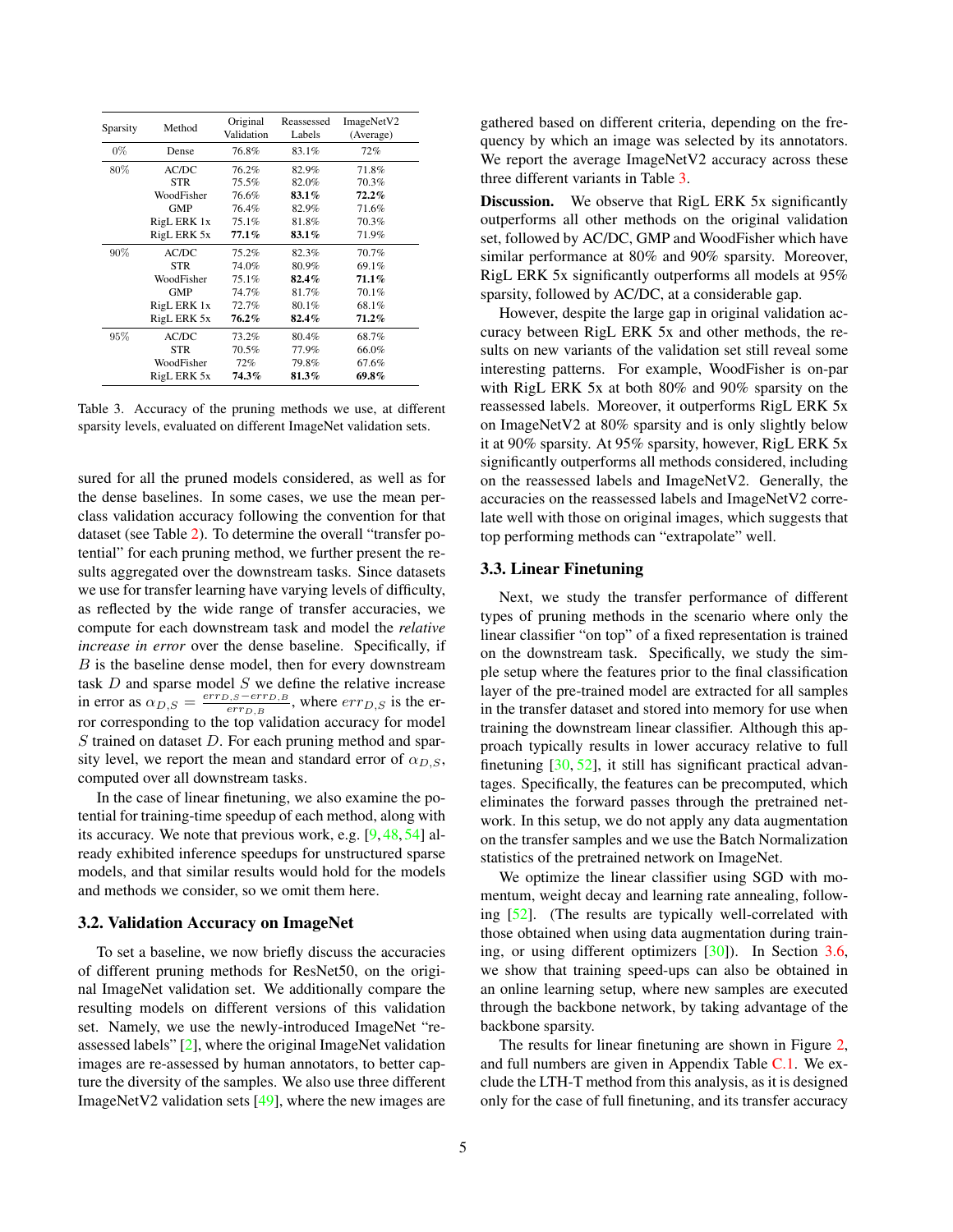<span id="page-5-0"></span>in the linear scenario is very low (see Appendix table  $C.1$ ).

Overall, the results clearly show that the choice of pruning strategy on the upstream task can result in significant differences in performance on downstream tasks. These differences are more apparent for specialized downstream tasks, with fine-grained classes. For example, consider Aircraft, where for 80% sparse models we see a 15% gap in top-1 test accuracy between the best-performing sparse model (AC/DC, 55.1%) and the worst-performing one (WoodFisher, 40.0%).

Following this observation, we study the correlation between the downstream task difficulty and relative increase in error for different pruning strategies. For this purpose, we use the difference in top-1 validation accuracy between full and linear finetuning on the dense backbone as a proxy for the difficulty of a downstream task. Intuitively, a small gap between full and linear finetuning would suggest that the upstream features are directly transferable, and thus the downstream task can be considered "easy". Conversely, a large gap would indicate that the pre-trained features are not enough to capture the internal representation of the data, making the downstream task more "difficult". (Note that this definition of difficulty indirectly points to the similarity between the downstream and upstream task.) Additionally, we categorize the downstream tasks into *general* (Caltech-101/256, CIFAR-10/100, DTD, SUN397) vs. *specialized* (Aircraft, Birds, Cars, Flowers, Food-101, Pets); this is similar to previous work  $[30]$ . Figure [3](#page-6-1) suggests that specialized datasets tend to have higher difficulty scores.

Following this definition and categorization, we measure, for each pruning strategy, the relative error increase over the dense model against the task difficulty. Figure [3](#page-6-1) shows the behavior for all pruning methods considered at 80% and 90% sparsity. Interestingly, we observe a trend for *regularization methods* (AC/DC, STR, RigL) to improve over the dense baseline with increased task difficulty, which is more apparent at higher sparsity (90%). In contrast, progressive sparsification methods (GMP, WoodFisher) do not show a similar behavior. This suggests that regularization pruning methods are a better choice for linear transfer (sometimes even surpassing the dense performance) when the downstream task is more specialized or more difficult. Although our results seem to suggest that AC/DC and STR perform better on linear finetuning, we emphasize that the RigL models were originally trained using label smoothing, which has been shown to influence linear transfer perfor-mance [\[30\]](#page-9-5). Thus, it is possible that not using label smoothing could result in an improvement in the RigL results.

Another particularity of linear finetuning from sparse models is that the sparsity level is not highly correlated with the performance on the downstream tasks. This is apparent, for example, for AC/DC and GMP, where, despite the 1- 2% gap in ImageNet accuracy for the 80% and 90% sparse models, the relative error with respect to the dense baseline stays quite flat. A similar trend can be observed for other pruning methods as well. However, extremely sparse models (98%) tend to perform worse, probably due to feature removal and degradation.

In summary, we observe that 1) some sparsification methods can consistently match or even sometimes outperform dense models; 2) there is a correlation between transfer performance for regularization-based methods and downstream task difficulty; and 3) higher sparsity is not necessarily a disadvantage for transfer performance.

#### <span id="page-5-1"></span>3.4. Full Finetuning

We now turn our attention to the more resource-intensive *full finetuning* scenario. Here, we re-initialize the final classification layer and fix it as dense dense, then apply the pruning masks over the remaining parameters to ensure the network is sparse throughout training. The results are presented in Figure [2](#page-6-0) and Appendix Table [C.2.](#page-14-0)

Similar to linear finetuning, we see substantial variation in pruning strategies when transferred to the downstream tasks. Namely, we noticed that typically progressive sparsification methods (WoodFisher, GMP) tend to transfer better than regularization and lottery ticket methods. However, the differences in test accuracy, measured at the same sparsity level, are typically small, on the order of 1–3%.

In contrast to linear finetuning, we see a consistent trend of decreasing quality with increased sparsity. This is not surprising, since full finetuning can take advantage of the additional parameters available in denser models to better fit the downstream data. Nevertheless, *progressive sparsification* methods (GMP and WoodFisher) result in downstream performance nearly on par with dense models at 80% and 90% sparsity. These methods show better performance than regularization-based methods (AC/DC, STR, and RigL), a direct reversal of the results of linear finetuning.

For specific downstream tasks, however, there is considerable variability—while WoodFisher and GMP are consistently the top or near-top performing models across all tasks, other methods show considerable task dependence. For instance, while AC/DC is the top performing method across different sparsities for three of the twelve tasks (SUN397, Caltech-256, and DTD), it shows a considerable gap compared to the best-performing methods on Aircraft, Cars, and CIFAR-10. Likewise, RigL ERK 5x shows very good performance on Birds and Flowers, but strikingly poor performance on SUN397, Aircraft, CIFAR-10, CIFAR-100, and DTD. And, generally, STR and RigL ERK 1x consistently perform worse on full finetuning, compared to other regularization methods. An interesting case is LTH-T, which also shows fairly competitive performance at 80% sparsity, but whose transfer accuracy declines dramatically as compared to other pruning methods on six of the twelve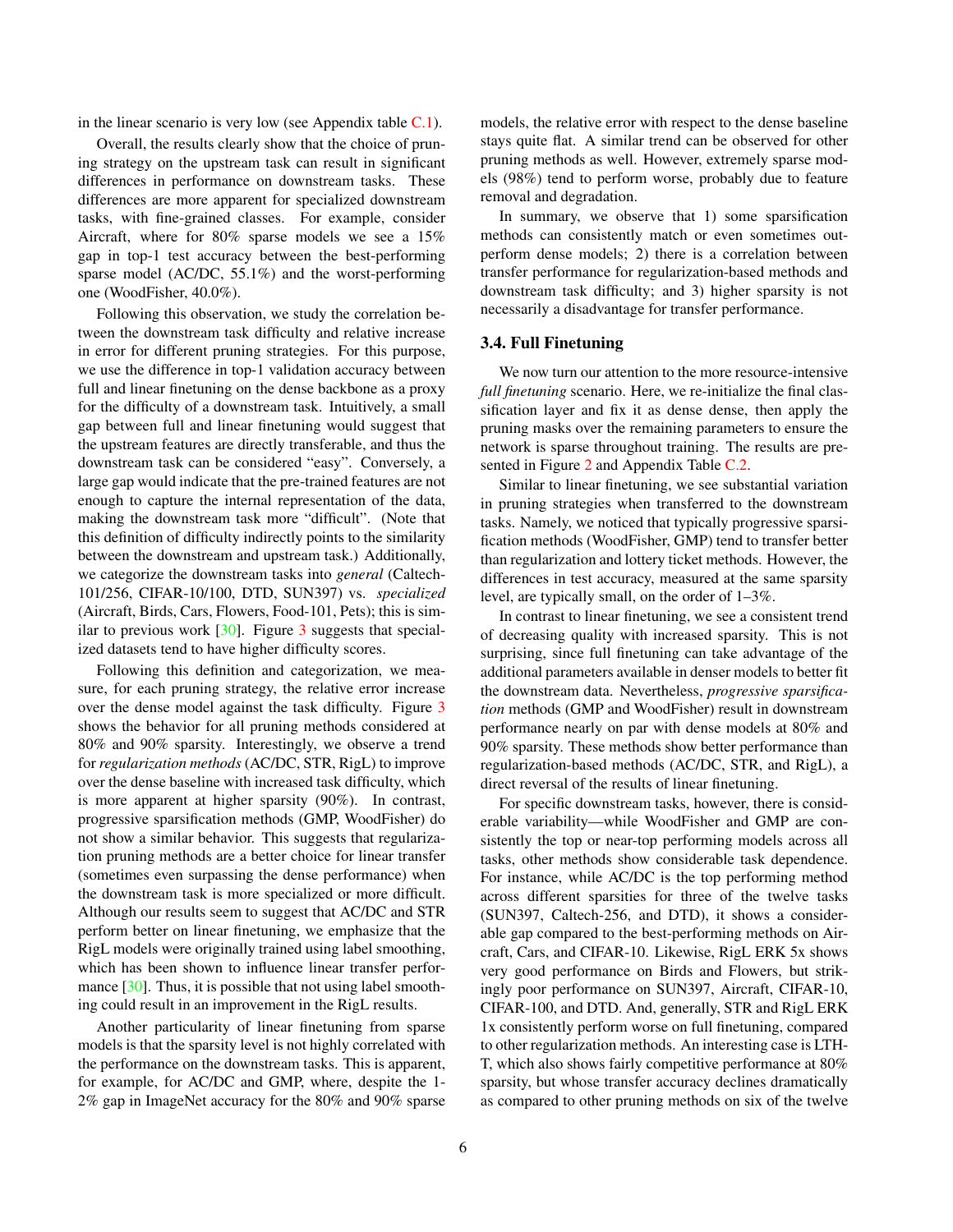<span id="page-6-0"></span>

Figure 2. (top row) Validation accuracy for selected pruning strategies at 80% sparsity. (bottom row) Average increase in validation error relative to the dense baseline; lower values are better. Best viewed in color.

<span id="page-6-1"></span>

Figure 3. Effect of task difficulty on various pruning strategies for transfer with linear finetuning. Best viewed in color.

datasets (SUN397, Caltech-101, Caltech-256, DTD, Flowers, and Pets) as sparsity increases. Since the LTH-T model relies mainly on transferring the sparsity mask across tasks, this suggests that the additional information present in the *weights*, leveraged by other methods, may be beneficial in many transfer settings.

Our experimental analysis across different pruning methods indicates that if the goal is to perform full finetuning on downstream tasks, then a good choice would be to use *progressive sparsification* methods, as they consistently outperform regularization methods across a wide range of tasks, and offer comparable performance to the dense backbone at 80% and 90% sparsity.

### 3.5. Discussion

The results of the last two sections outline an intriguing performance gap between pruning methods, depending on the transfer approach. Investigating further, we examine the sparse structure of the resulting pruned models by measuring the percentage of convolutional filters that are completely pruned away during the training phase of the sparse ResNet50 backbones on the original ImageNet dataset. The results in Table [4](#page-7-1) show the differences in the number of zeroed-out channels among pruning methods. Observe that AC/DC has a large number of channels that are fully removed during ImageNet training and pruning, which results in fewer features that can be trained during full finetuning. By contrast, the sparsity in GMP and WoodFisher is less structured and thus can express additional features, which can be leveraged during finetuning.

In the case of linear finetuning, we hypothesize that the accuracy reversal in favor of AC/DC can be attributed to a regularizing effect, which produces more "robust" features. The same effect appears to be present in RigL ERK 5x at 95% sparsity, which also has a substantial number of pruned filters. Despite its lower original accuracy on ImageNet, the model was able to outperform the transfer performance of the 90% sparse version of *the same method*, in more than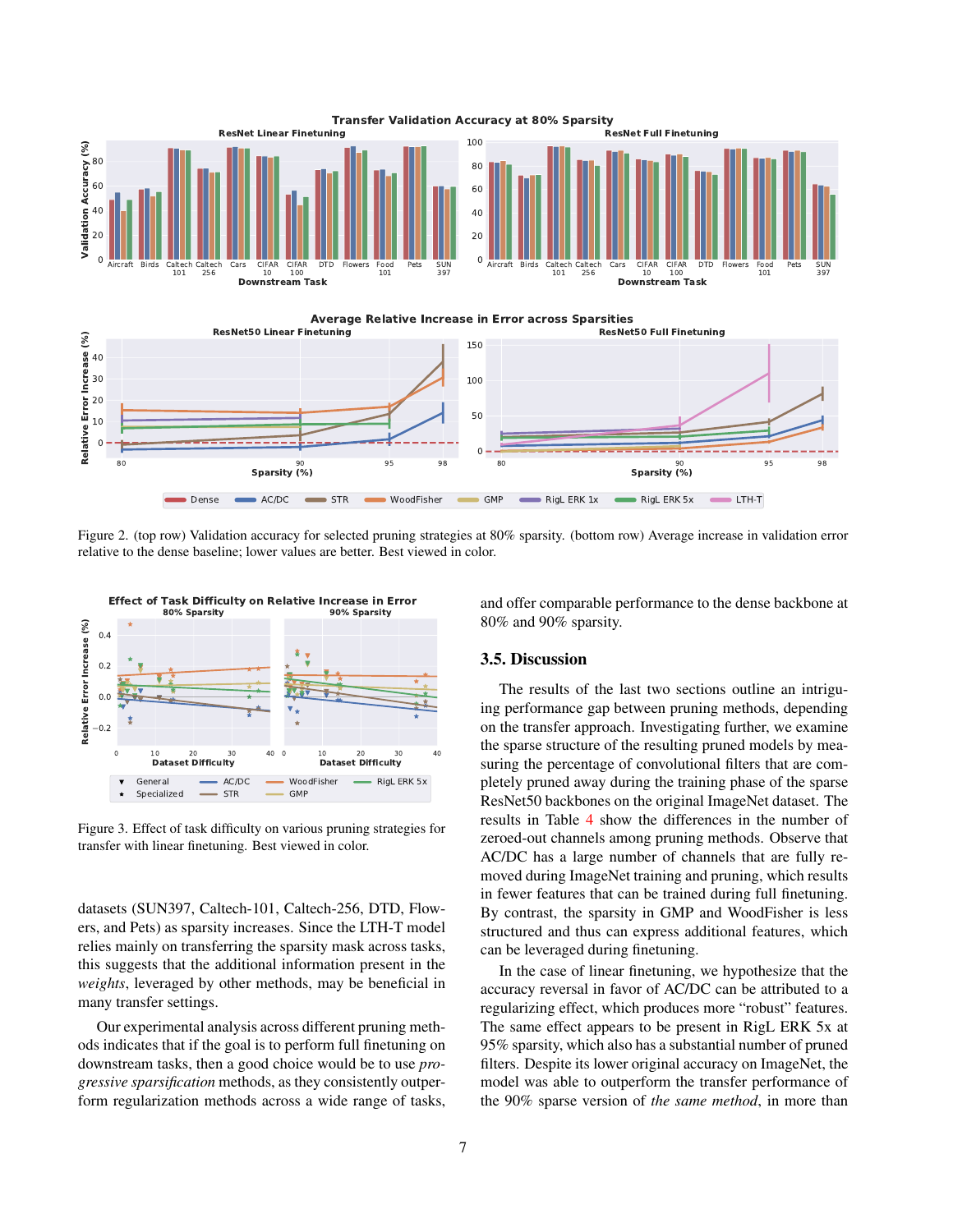<span id="page-7-4"></span><span id="page-7-1"></span>

| Pruned<br>Filters $(\% )$ | AC/DC   | WoodFisher | <b>GMP</b> | <b>STR</b> | <b>RigL ERK</b><br>1x | RigL ERK<br>5x |
|---------------------------|---------|------------|------------|------------|-----------------------|----------------|
| 80%                       | $2.9\%$ | 0.9%       | 1.6%       | 0.5%       | 0.1%                  | 0.6%           |
| 90%                       | 8.4%    | 2.0%       | 2.8%       | 2.0%       | 1.2%                  | 2.4%           |
| 95%                       | 18%     | 3.0%       | ٠          | 6.0%       | $\overline{a}$        | 10.7%          |

Table 4. Percentage of convolutional filters that are completely masked out, for different pruning methods on ResNet50, at different sparsity levels. AC/DC has significantly more pruned filters.

<span id="page-7-2"></span>

Figure 4. Average training time per epoch vs. difference in validation accuracy, compared to the dense baseline. Results are shown for four different downstream tasks, using linear finetuning from ResNet50 90% sparse models. Best viewed in color.

half of the downstream tasks. We plan to further expand this analysis in future work.

#### <span id="page-7-0"></span>3.6. Training Speed-Up using Linear Finetuning

One of the main benefits of sparse models is that they can provide *inference speed-ups* when executed on sparsityaware runtimes [\[9,](#page-8-1)[33,](#page-9-3)[48,](#page-10-3)[54\]](#page-10-2). For linear finetuning, this can also imply *training time* speed-ups, since the sparse backbone is fixed, and only used for inference. We now illustrate this in an "online learning" setting, where training samples arrive dynamically at the device. We first compute the corresponding features using the sparse backbone. Then, we use these features to train the linear classifier. The forward pass through the backbone is computationally expensive, but can benefit from speed-ups due to model sparsity.

To measure these effects, we integrated the sparsityaware DeepSparse CPU inference engine [\[33\]](#page-9-3), which is freely available, into our regular PyTorch training pipeline. Specifically, we use sparse inference for online feature extraction. We report overall training speedup, in terms of average training time per epoch on the downstream task, divided by the average training time using the dense baseline. We use batch size 64 and data augmentation; otherwise, hyperparameters are identical to the linear finetuning experiment in Section [3.3.](#page-4-1) We execute on an Intel E5-1650 CPU with 12 cores, which would be similar in performance to a recent laptop CPU. The speed-ups we report are proportional to the inference speed-ups of the respective sparse

backbone models. The only difference is the cost of optimizing the last layer, which may be different due to different number of classes.

Figure [4](#page-7-2) shows results on four downstream tasks, Pets, Flowers, DTD and Caltech-101, where the backbone ResNet50 models have 90% sparsity. The models have been pruned using different methods, which result in different sparsity distributions, and therefore may lead to slightly different speed-ups. We report the training speed-up vs. the difference in validation accuracy, compared to the dense baseline. Results show that *using sparse backbones can reduce training time by 2-3x for linear transfer, without negative impact on validation accuracy relative to the dense model*. Additional numbers are provided in Appendix [D.4.](#page-15-0)

### 4. Extensions

ResNet18/34 and MobileNet Experiments. To validate our findings across additional model sizes and architectures, we have also executed a subset of the experiments for ResNet18, ResNet34 and MobileNetV1 [\[26\]](#page-9-10) models trained on ImageNet. These results largely validate our analysis above, and are therefore deferred to the Appendix. Specifically, we again observe that regularization-based methods also match or slightly outperform dense ones on linear transfer. However, for MobileNetV1, we observe that sparse models can match the dense baseline transfer performance only at lower sparsities (up to 75%). This is natural due to the lower parameter count.

Distillation from Sparse Teachers. Our linear finetuning experiments suggest that sparse models may provide superior representations relative to dense ones. To further test this hypothesis, we employ sparse models as teachers in a standard knowledge distillation (KD) setting, i.e. training a ResNet34 student model with distillation from a ResNet50 teacher, which may be dense or sparse. The accuracy of the resulting models is provided in Table [5.](#page-7-3)

<span id="page-7-3"></span>

| <b>Baseline</b> | Dense KD | AC/DC<br>80% | WoodFisher<br>80% | AC/DC<br>90% | WoodFisher<br>90% |
|-----------------|----------|--------------|-------------------|--------------|-------------------|
| 73.83%          | 7442%    | 74.64%       | 74.63%            | 74 19%       | 74 44%            |

Table 5. Top-1 validation accuracy on ResNet34 trained on ImageNet, when distilling from dense or sparse teachers.

Results suggest that differences in accuracy between the sparse and dense teachers do not affect distillation. Sparse teachers will also reduce distillation overhead due to faster inference.

Sparse Transfer using YOLO. The YOLO family of architectures [\[50\]](#page-10-11) is a popular choice for object detection tasks. We performed transfer between YOLO V3 [\[50\]](#page-10-11) and YOLO "V5" [\[55\]](#page-10-13) models trained and pruned on the COCO dataset [\[38\]](#page-9-27), which are then transferred to the VOC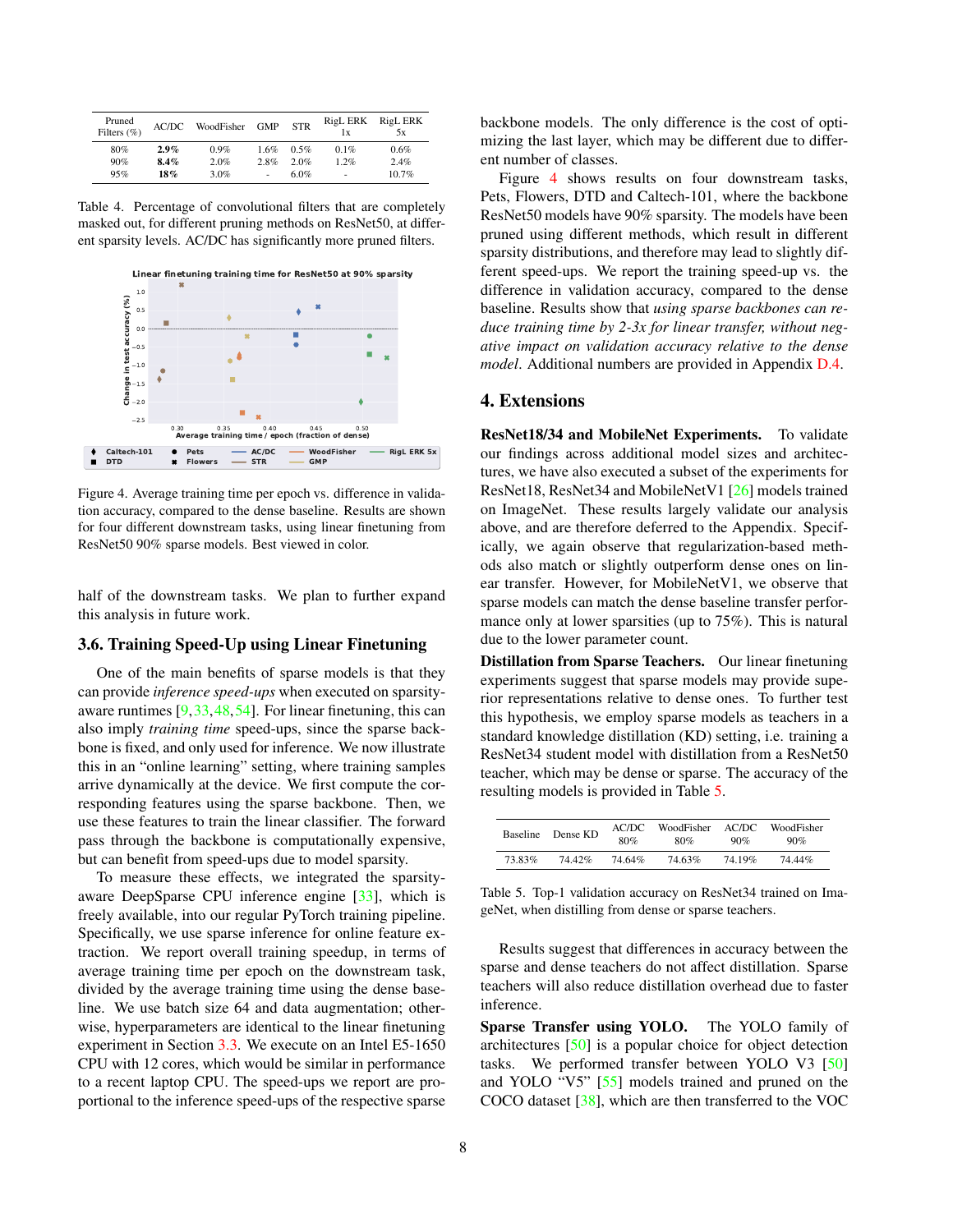<span id="page-8-17"></span>dataset [\[11\]](#page-8-14) using full finetuning. Table [6](#page-8-16) presents results in terms of mean Average Precision (mAP@0.5). Results show a strong correlation between accuracy on the original COCO dataset and that on VOC, confirming our claims.

<span id="page-8-16"></span>

| Architecture        | YOLOv3       | YOLOv5S      | YOLOv5L      |
|---------------------|--------------|--------------|--------------|
| Pruning             | 90% Sparsity | 75% Sparsity | 85% Sparsity |
| COCO Dense          | 64.2         | 55.6         | 65.4         |
| COCO Pruned         | 62.4         | 53.4         | 64.3         |
| VOC Dense Transfer  | 86.0         | 83.73        | 90.0         |
| VOC Pruned Transfer | 84.0         | 81 72        | 89.35        |

Table 6. Accuracies for Sparse Transfer from COCO to VOC.

## 5. Conclusions and Future Work

We performed an in-depth study of the transfer performance of sparse models, and showed that pruning methods with similar accuracy on ImageNet can have surprisingly disparate performance when used for transfer learning. In particular, regularization-based methods such as AC/DC, STR outperform other methods and even sometimes the dense baseline for linear finetuning, for which training speedups can be obtained. Conversely, progressive sparsification methods such as GMP and WoodFisher tend to dominate when full finetuning is used. While our investigation yields clues regarding the *characteristics* of pruning methods that influence their performance on transfer learning tasks, additional research is needed towards designing pruning strategies with good performance across *both* linear and full finetuning. Other interesting areas would be to better understand the performance gap between transfer learning with full finetuning and linear finetuning, and towards realizing training speedups for full finetuning by leveraging the sparse network structure.

#### Acknowledgments

The authors would like to sincerely thank Christoph Lampert and Nir Shavit for fruitful discussions during the development of this work, and Eldar Kurtic for experimental support. EI was supported in part by the FWF DK VGSCO, grant agreement number W1260-N35, while AP and DA were supported by the ERC Starting Grant 805223 ScaleML.

#### References

- <span id="page-8-11"></span>[1] Thomas Berg, Jiongxin Liu, Seung Woo Lee, Michelle L. Alexander, David W. Jacobs, and Peter N. Belhumeur. Birdsnap: Large-scale fine-grained visual categorization of birds. In *IEEE/CVF Conference on Computer Vision and Pattern Recognition (CVPR)*, pages 2019–2026, 2014. [4](#page-3-1)
- <span id="page-8-15"></span>[2] Lucas Beyer, Olivier J Hénaff, Alexander Kolesnikov, Xiaohua Zhai, and Aäron van den Oord. Are we done with ImageNet? *arXiv preprint arXiv:2006.07159*, 2020. [5](#page-4-2)
- <span id="page-8-13"></span>[3] Lukas Bossard, Matthieu Guillaumin, and Luc Van Gool. Food-101 – mining discriminative components with random forests. In *European Conference on Computer Vision (ECCV)*, 2014. [4](#page-3-1)
- <span id="page-8-4"></span>[4] Tianlong Chen, Jonathan Frankle, Shiyu Chang, Sijia Liu, Yang Zhang, Michael Carbin, and Zhangyang Wang. The lottery tickets hypothesis for supervised and self-supervised pre-training in computer vision models. *IEEE/CVF Conference on Computer Vision and Pattern Recognition (CVPR)*, 2021. [2,](#page-1-2) [3,](#page-2-1) [4](#page-3-1)
- <span id="page-8-5"></span>[5] Tianlong Chen, Jonathan Frankle, Shiyu Chang, Sijia Liu, Yang Zhang, Zhangyang Wang, and Michael Carbin. The lottery ticket hypothesis for pre-trained BERT networks. *arXiv preprint arXiv:2007.12223*, 2020. [2,](#page-1-2) [3](#page-2-1)
- <span id="page-8-9"></span>[6] Xiangning Chen, Cho-Jui Hsieh, and Boqing Gong. When vision transformers outperform resnets without pretraining or strong data augmentations. *arXiv preprint arXiv:2106.01548*, 2021. [3](#page-2-1)
- <span id="page-8-12"></span>[7] Mircea Cimpoi, Subhransu Maji, Iasonas Kokkinos, Sammy Mohamed, , and Andrea Vedaldi. Describing textures in the wild. In *IEEE/CVF Conference on Computer Vision and Pattern Recognition (CVPR)*, 2014. [4](#page-3-1)
- <span id="page-8-10"></span>[8] Josip Djolonga, Jessica Yung, Michael Tschannen, Rob Romijnders, Lucas Beyer, Alexander Kolesnikov, Joan Puigcerver, Matthias Minderer, Alexander D'Amour, Dan Moldovan, et al. On robustness and transferability of convolutional neural networks. In *IEEE/CVF Conference on Computer Vision and Pattern Recognition (CVPR)*, pages 16458– 16468, 2021. [3](#page-2-1)
- <span id="page-8-1"></span>[9] Erich Elsen, Marat Dukhan, Trevor Gale, and Karen Simonyan. Fast sparse convnets. In *IEEE/CVF Conference on Computer Vision and Pattern Recognition (CVPR)*, pages 14629–14638, 2020. [1,](#page-0-0) [5,](#page-4-2) [8](#page-7-4)
- <span id="page-8-3"></span>[10] Utku Evci, Trevor Gale, Jacob Menick, Pablo Samuel Castro, and Erich Elsen. Rigging the lottery: Making all tickets winners. In *International Conference on Machine Learning (ICML)*, pages 2943–2952. PMLR, 2020. [2,](#page-1-2) [3,](#page-2-1) [4](#page-3-1)
- <span id="page-8-14"></span>[11] Mark Everingham, Luc Van Gool, Christopher KI Williams, John Winn, and Andrew Zisserman. The PASCAL Visual Object Classes (VOC) challenge. *International Journal of Computer Vision (IJCV)*, 88(2):303–338, 2010. [4,](#page-3-1) [9](#page-8-17)
- <span id="page-8-6"></span>[12] Jonathan Frankle and Michael Carbin. The lottery ticket hypothesis: Finding sparse, trainable neural networks. In *International Conference on Learning Representations (ICLR)*, 2018. [2,](#page-1-2) [3](#page-2-1)
- <span id="page-8-7"></span>[13] Jonathan Frankle, Gintare Karolina Dziugaite, Daniel M Roy, and Michael Carbin. Stabilizing the lottery ticket hypothesis. *arXiv preprint arXiv:1903.01611*, 2019. [2,](#page-1-2) [3](#page-2-1)
- <span id="page-8-8"></span>[14] Elias Frantar, Eldar Kurtic, and Dan Alistarh. Efficient matrix-free approximations of second-order information, with applications to pruning and optimization. *arXiv preprint arXiv:2107.03356*, 2021. [2,](#page-1-2) [18](#page-17-0)
- <span id="page-8-2"></span>[15] Trevor Gale, Erich Elsen, and Sara Hooker. The state of sparsity in deep neural networks. *arXiv preprint arXiv:1902.09574*, 2019. [2,](#page-1-2) [4](#page-3-1)
- <span id="page-8-0"></span>[16] Amir Gholami, Sehoon Kim, Zhen Dong, Zhewei Yao, Michael W Mahoney, and Kurt Keutzer. A survey of quanti-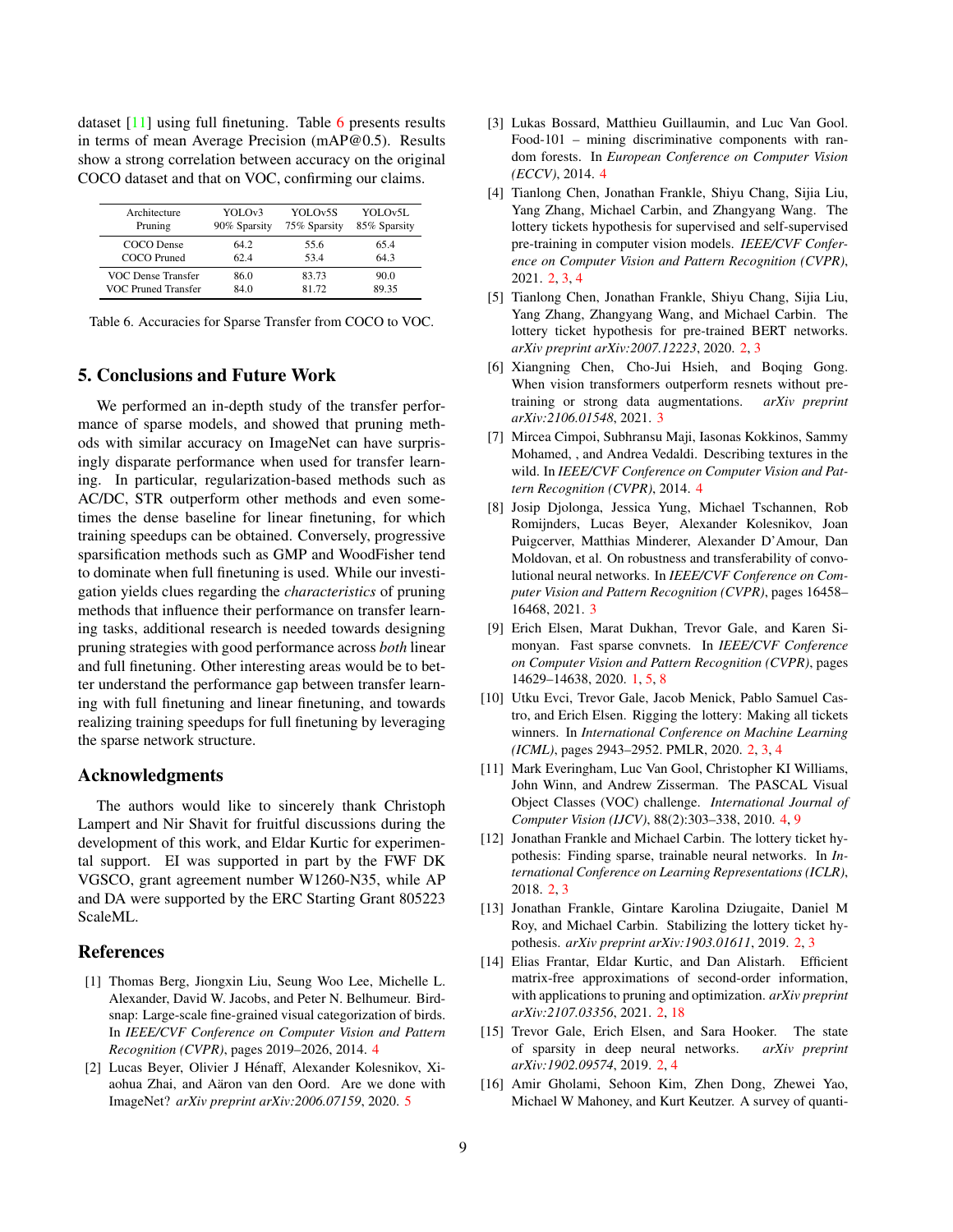zation methods for efficient neural network inference. *arXiv preprint arXiv:2103.13630*, 2021. [1](#page-0-0)

- <span id="page-9-20"></span>[17] Sharath Girish, Shishira R Maiya, Kamal Gupta, Hao Chen, Larry S Davis, and Abhinav Shrivastava. The lottery ticket hypothesis for object recognition. In *IEEE/CVF Conference on Computer Vision and Pattern Recognition (CVPR)*, pages 762–771, 2021. [3](#page-2-1)
- <span id="page-9-2"></span>[18] Graphcore. Graphcore Poplar SDK 2.0, 2021. [1](#page-0-0)
- <span id="page-9-24"></span>[19] Gregory Griffin, Alexander D. Holub, and Pietro Perona. The Caltech 256. *Caltech Technical Report*, 2006. [4](#page-3-1)
- <span id="page-9-6"></span>[20] Masafumi Hagiwara. A simple and effective method for removal of hidden units and weights. *Neurocomputing*, 6(2):207 – 218, 1994. Backpropagation, Part IV. [2,](#page-1-2) [4](#page-3-1)
- <span id="page-9-7"></span>[21] Song Han, Jeff Pool, John Tran, and William J Dally. Learning both weights and connections for efficient neural networks. In *Conference on Neural Information Processing Systems (NeurIPS)*, pages 1135–1143, 2015. [2,](#page-1-2) [4](#page-3-1)
- <span id="page-9-11"></span>[22] Babak Hassibi, David G Stork, and Gregory J Wolff. Optimal brain surgeon and general network pruning. In *IEEE International Conference on Neural Networks*, pages 293– 299. IEEE, 1993. [2](#page-1-2)
- <span id="page-9-28"></span>[23] Kaiming He, Xiangyu Zhang, Shaoqing Ren, and Jian Sun. Delving deep into rectifiers: Surpassing human-level performance on imagenet classification. In *International Conference on Computer Vision (ICCV)*, pages 1026–1034, 2015. [4](#page-3-1)
- <span id="page-9-9"></span>[24] Kaiming He, Xiangyu Zhang, Shaoqing Ren, and Jian Sun. Deep residual learning for image recognition. In *IEEE/CVF Conference on Computer Vision and Pattern Recognition (CVPR)*, pages 770–778, 2016. [2,](#page-1-2) [4](#page-3-1)
- <span id="page-9-0"></span>[25] Torsten Hoefler, Dan Alistarh, Tal Ben-Nun, Nikoli Dryden, and Alexandra Peste. Sparsity in deep learning: Pruning and growth for efficient inference and training in neural networks. *arXiv preprint arXiv:2102.00554*, 2021. [1,](#page-0-0) [2,](#page-1-2) [3,](#page-2-1) [4](#page-3-1)
- <span id="page-9-10"></span>[26] Andrew G Howard, Menglong Zhu, Bo Chen, Dmitry Kalenichenko, Weijun Wang, Tobias Weyand, Marco Andreetto, and Hartwig Adam. Mobilenets: Efficient convolutional neural networks for mobile vision applications. *arXiv preprint arXiv:1704.04861*, 2017. [2,](#page-1-2) [4,](#page-3-1) [8,](#page-7-4) [18](#page-17-0)
- <span id="page-9-13"></span>[27] Siddhant Jayakumar, Razvan Pascanu, Jack Rae, Simon Osindero, and Erich Elsen. Top-KAST: Top-K always sparse training. *Conference on Neural Information Processing Systems (NeurIPS)*, 33:20744–20754, 2020. [3](#page-2-1)
- <span id="page-9-14"></span>[28] Xiaojie Jin, Xiaotong Yuan, Jiashi Feng, and Shuicheng Yan. Training skinny deep neural networks with iterative hard thresholding methods. *arXiv preprint arXiv:1607.05423*, 2016. [3](#page-2-1)
- <span id="page-9-17"></span>[29] Alexander Kolesnikov, Lucas Beyer, Xiaohua Zhai, Joan Puigcerver, Jessica Yung, Sylvain Gelly, and Neil Houlsby. Big transfer (BiT): General visual representation learning. In *European Conference on Computer Vision (ECCV)*, pages 491–507. Springer, 2020. [3](#page-2-1)
- <span id="page-9-5"></span>[30] Simon Kornblith, Jonathon Shlens, and Quoc V Le. Do better ImageNet models transfer better? In *IEEE/CVF Conference on Computer Vision and Pattern Recognition (CVPR)*, pages 2661–2671, 2019. [1,](#page-0-0) [2,](#page-1-2) [3,](#page-2-1) [4,](#page-3-1) [5,](#page-4-2) [6,](#page-5-0) [13,](#page-12-0) [19](#page-18-1)
- <span id="page-9-25"></span>[31] Jonathan Krause, Michael Stark, Jia Deng, and Li Fei-Fei. 3D Object Representations for Fine-Grained Categorization. In *4th International IEEE Workshop on 3D Representation and Recognition (3dRR-13)*, Sydney, Australia, 2013. [4](#page-3-1)
- <span id="page-9-26"></span>[32] Alex Krizhevsky, Geoffrey Hinton, et al. Learning multiple layers of features from tiny images. 2009. [4,](#page-3-1) [12](#page-11-2)
- <span id="page-9-3"></span>[33] Mark Kurtz, Justin Kopinsky, Rati Gelashvili, Alexander Matveev, John Carr, Michael Goin, William Leiserson, Sage Moore, Bill Nell, Nir Shavit, and Dan Alistarh. Inducing and exploiting activation sparsity for fast inference on deep neural networks. In *International Conference on Machine Learning (ICML)*, pages 5533–5543, 2020. [1,](#page-0-0) [8](#page-7-4)
- <span id="page-9-8"></span>[34] Aditya Kusupati, Vivek Ramanujan, Raghav Somani, Mitchell Wortsman, Prateek Jain, Sham Kakade, and Ali Farhadi. Soft threshold weight reparameterization for learnable sparsity. In *International Conference on Machine Learning (ICML)*, pages 5544–5555. PMLR, 2020. [2,](#page-1-2) [3,](#page-2-1) [4](#page-3-1)
- <span id="page-9-1"></span>[35] Yann LeCun, John S Denker, and Sara A Solla. Optimal brain damage. In *Conference on Neural Information Processing Systems (NeurIPS)*, pages 598–605, 1990. [1,](#page-0-0) [2](#page-1-2)
- <span id="page-9-23"></span>[36] Fei-Fei Li, R. Fergus, and Pietro Perona. Learning generative visual models from few training examples: an incremental Bayesian approach tested on 101 object categories. In *IEEE/CVF Conference on Computer Vision and Pattern Recognition (CVPR)*, 2004. [4](#page-3-1)
- <span id="page-9-15"></span>[37] Tao Lin, Sebastian U Stich, Luis Barba, Daniil Dmitriev, and Martin Jaggi. Dynamic model pruning with feedback. In *International Conference on Learning Representations (ICLR)*, 2019. [3](#page-2-1)
- <span id="page-9-27"></span>[38] Tsung-Yi Lin, Michael Maire, Serge Belongie, James Hays, Pietro Perona, Deva Ramanan, Piotr Dollár, and C Lawrence Zitnick. Microsoft COCO: Common objects in context. In *European Conference on Computer Vision (ECCV)*, pages 740–755. Springer, 2014. [4,](#page-3-1) [8](#page-7-4)
- <span id="page-9-22"></span>[39] Subhransu Maji, Esa Rahtu, Juho Kannala, Matthew Blaschko, and Andrea Vedaldi. Fine-grained visual classification of aircraft. Technical report, 2013. [4](#page-3-1)
- <span id="page-9-21"></span>[40] Arun Mallya, Dillon Davis, and Svetlana Lazebnik. Piggyback: Adapting a single network to multiple tasks by learning to mask weights. In *European Conference on Computer Vision (ECCV)*, 2018. [3](#page-2-1)
- <span id="page-9-19"></span>[41] Rahul Mehta. Sparse transfer learning via winning lottery tickets. *arXiv preprint arXiv:1905.07785*, 2019. [3](#page-2-1)
- <span id="page-9-16"></span>[42] Thomas Mensink, Jasper Uijlings, Alina Kuznetsova, Michael Gygli, and Vittorio Ferrari. Factors of influence for transfer learning across diverse appearance domains and task types. *arXiv preprint arXiv:2103.13318*, 2021. [3,](#page-2-1) [4](#page-3-1)
- <span id="page-9-4"></span>[43] Asit Mishra, Jorge Albericio Latorre, Jeff Pool, Darko Stosic, Dusan Stosic, Ganesh Venkatesh, Chong Yu, and Paulius Micikevicius. Accelerating sparse deep neural networks. *arXiv preprint arXiv:2104.08378*, 2021. [1](#page-0-0)
- <span id="page-9-12"></span>[44] Dmitry Molchanov, Arsenii Ashukha, and Dmitry Vetrov. Variational dropout sparsifies deep neural networks. In *International Conference on Machine Learning (ICML)*, pages 2498–2507. PMLR, 2017. [3](#page-2-1)
- <span id="page-9-18"></span>[45] Pavlo Molchanov, Stephen Tyree, Tero Karras, Timo Aila, and Jan Kautz. Pruning convolutional neural networks for re-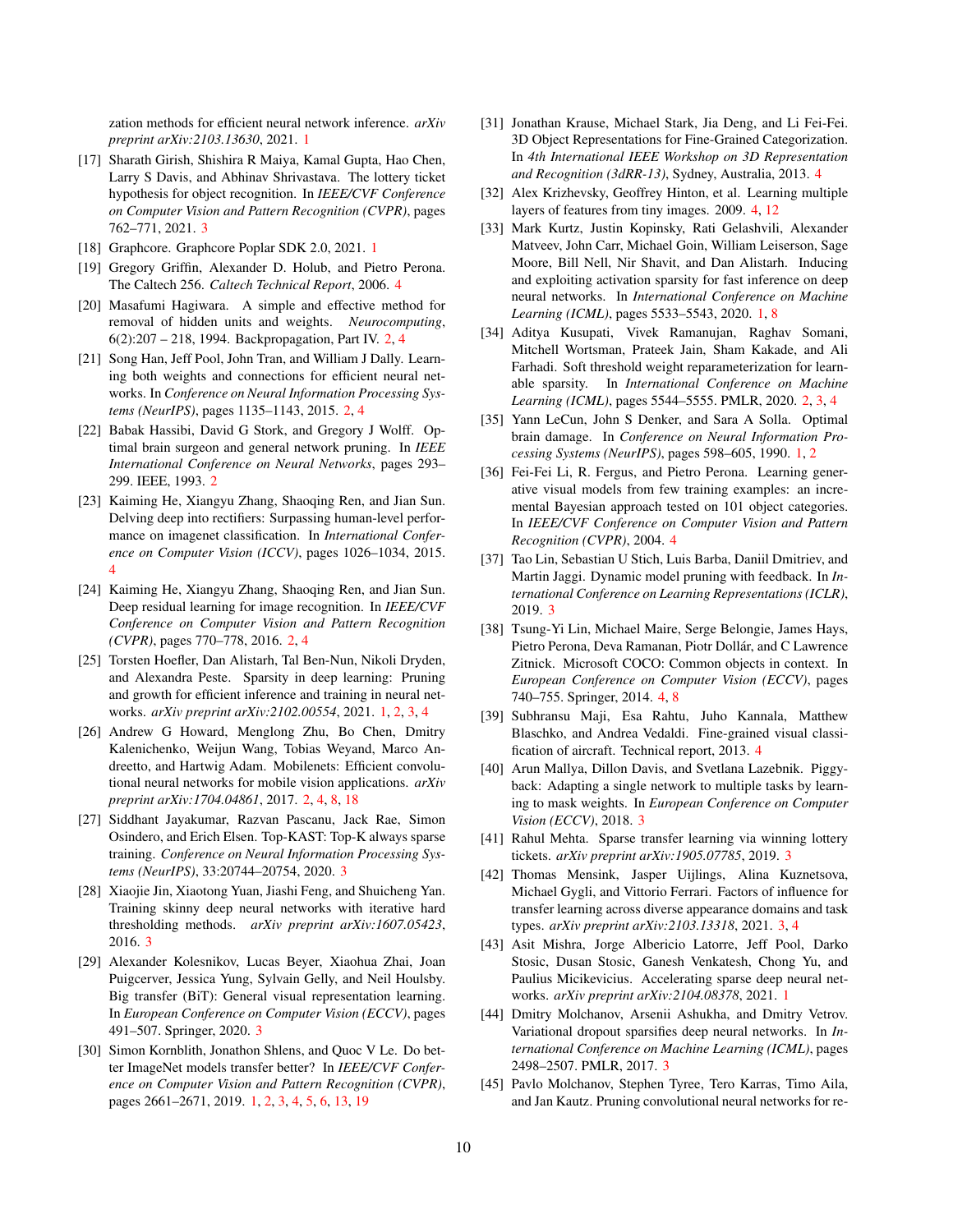source efficient inference. *arXiv preprint arXiv:1611.06440*, 2016. [3](#page-2-1)

- <span id="page-10-9"></span>[46] Maria-Elena Nilsback and Andrew Zisserman. A visual vocabulary for flower classification. In *IEEE/CVF Conference on Computer Vision and Pattern Recognition (CVPR)*, volume 2, pages 1447–1454, 2006. [4](#page-3-1)
- <span id="page-10-10"></span>[47] Omkar M. Parkhi, Andrea Vedaldi, Andrew Zisserman, and C. V. Jawahar. Cats and dogs. In *IEEE/CVF Conference on Computer Vision and Pattern Recognition (CVPR)*, 2012. [4](#page-3-1)
- <span id="page-10-3"></span>[48] Alexandra Peste, Eugenia Iofinova, Adrian Vladu, and Dan Alistarh. AC/DC: Alternating Compressed/DeCompressed Training of Deep Neural Networks. *arXiv preprint arXiv:2106.12379*, 2021. [2,](#page-1-2) [3,](#page-2-1) [4,](#page-3-1) [5,](#page-4-2) [8,](#page-7-4) [12](#page-11-2)
- <span id="page-10-12"></span>[49] Benjamin Recht, Rebecca Roelofs, Ludwig Schmidt, and Vaishaal Shankar. Do ImageNet classifiers generalize to imagenet? In *International Conference on Machine Learning (ICML)*, pages 5389–5400, 2019. [5](#page-4-2)
- <span id="page-10-11"></span>[50] Joseph Redmon and Ali Farhadi. YOLOv3: An incremental improvement. *arXiv preprint arXiv:1804.02767*, 2018. [4,](#page-3-1) [8](#page-7-4)
- <span id="page-10-0"></span>[51] Olga Russakovsky, Jia Deng, Hao Su, Jonathan Krause, Sanjeev Satheesh, Sean Ma, Zhiheng Huang, Andrej Karpathy, Aditya Khosla, Michael Bernstein, et al. ImageNet large scale visual recognition challenge. *International Journal of Computer Vision (IJCV)*, 115(3):211–252, 2015. [1](#page-0-0)
- <span id="page-10-6"></span>[52] Hadi Salman, Andrew Ilyas, Logan Engstrom, Ashish Kapoor, and Aleksander Madry. Do adversarially robust ImageNet models transfer better? *Conference on Neural Information Processing Systems (NeurIPS)*, 2020. [3,](#page-2-1) [4,](#page-3-1) [5,](#page-4-2) [12](#page-11-2)
- <span id="page-10-7"></span>[53] Victor Sanh, Thomas Wolf, and Alexander M Rush. Movement pruning: Adaptive sparsity by fine-tuning. *arXiv preprint arXiv:2005.07683*, 2020. [3](#page-2-1)
- <span id="page-10-2"></span>[54] Sidak Pal Singh and Dan Alistarh. WoodFisher: Efficient second-order approximation for neural network compression. *Conference on Neural Information Processing Systems (NeurIPS)*, 2020. [2,](#page-1-2) [4,](#page-3-1) [5,](#page-4-2) [8](#page-7-4)
- <span id="page-10-13"></span>[55] Ultralytics. Implementation of the YOLO V5 model architecture. *Available at* [https : / / github . com /](https://github.com/ultralytics/yolov5) [ultralytics/yolov5](https://github.com/ultralytics/yolov5)*.*, 2021. [8](#page-7-4)
- <span id="page-10-4"></span>[56] Chaoqi Wang, Roger Grosse, Sanja Fidler, and Guodong Zhang. Eigendamage: Structured pruning in the Kroneckerfactored eigenbasis. In *International Conference on Machine Learning (ICML)*, pages 6566–6575. PMLR, 2019. [2](#page-1-2)
- <span id="page-10-8"></span>[57] Jianxiong. Xiao, James Hays, Krista A. Ehinger, Aude Oliva, and Antonio Torralba. Sun database: Large-scale scene recognition from abbey to zoo. *IEEE/CVF Conference on Computer Vision and Pattern Recognition (CVPR)*, 2010. [4](#page-3-1)
- <span id="page-10-5"></span>[58] Huanrui Yang, Wei Wen, and Hai Li. Deephoyer: Learning sparser neural network with differentiable scale-invariant sparsity measures. *arXiv preprint arXiv:1908.09979*, 2019. [3](#page-2-1)
- <span id="page-10-14"></span>[59] Sergey Zagoruyko and Nikos Komodakis. Wide residual networks. In *British Machine Vision Conference (BMVC)*, 2016. [12](#page-11-2)
- <span id="page-10-1"></span>[60] Michael Zhu and Suyog Gupta. To prune, or not to prune: exploring the efficacy of pruning for model compression. *arXiv preprint arXiv:1710.01878*, 2017. [2,](#page-1-2) [4](#page-3-1)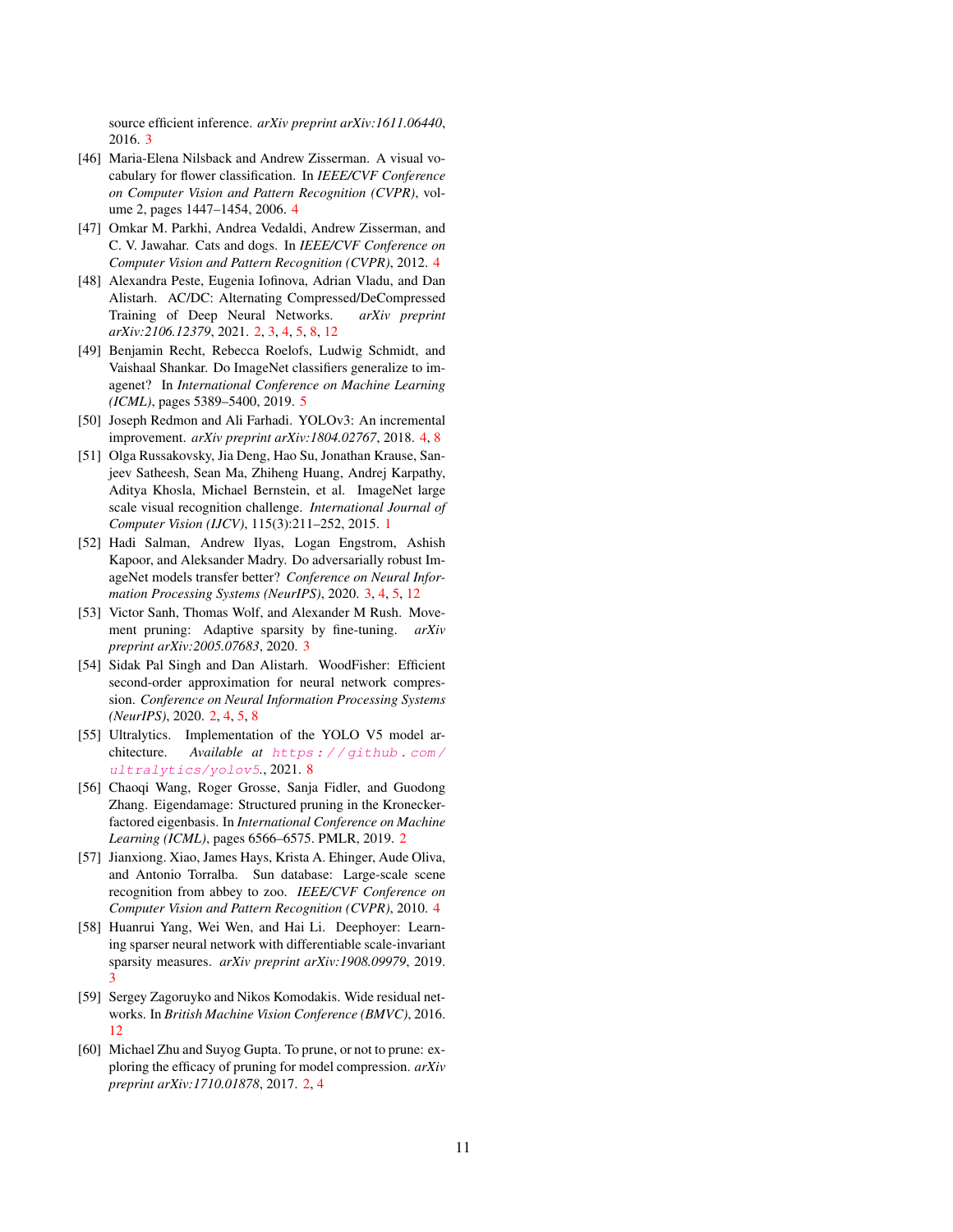## <span id="page-11-2"></span>Appendix

#### <span id="page-11-0"></span>A. Comparison between From-Scratch Pruning and Transfer

We now present an experiment which supports our claim that from-scratch pruning and finetuning is inferior to transfer from ImageNet sparse models. For instance, image classification on the CIFAR-100 [\[32\]](#page-9-26) dataset using a WideResNet [\[59\]](#page-10-14) architecture, following [\[48\]](#page-10-3), the AC/DC and GMP pruning methods at 90% sparsity reach 79.1% and 77.7% Top-1 validation accuracies, respectively. In contrast, finetuning from a ResNet50 backbone pruned on ImageNet using AC/DC and GMP at 90% sparsity reaches a validation accuracy of 83.9% and 84.4%, respectively (please see Table [C.2](#page-14-0) for the results). This example serves to illustrate the significant accuracy gains from using transfer learning with sparse models, as opposed to training sparse models from scratch.

## <span id="page-11-1"></span>B. Hyperparameters and Training Setup

Here we discuss the general hyperparameters and experimental setup used for the full and linear finetuning experiments. Regarding data loading image augmentation settings, we are careful to match them to the ones used in the original upstream training protocol. Specifically, this affects the choice of whether to use Bicubic or Bilinear image interpolation for image resizing; for example, RigL models were trained using Bicubic interpolation, whereas the other pruning methods considered used the Biliniar interpolation. All ResNet and MobileNet models considered were trained using standard ImageNet-specific values for the normalization mean and standard deviation. In the case of full finetuning, we used dataset-specific normalization values for the downstream tasks; these were obtained by loading the dataset once with standard data augmentations and computing the means and variances of the resulting data. For linear finetuning, we use standard ImageNet normalization values. For both full and linear finetuning, we use the same training hyperparameters as  $[52]$ ; specifically, we train for 150 epochs, decreasing the initial learning rate by a factor of 10 every 50 epochs. We use 0.01 as the initial learning rate for all linear finetuning experiments; for full finetuning, we empirically found 0.001 to be the initial learning rate which gives comparable results for most datasets except Aircraft and Cars, for which we use 0.01. Our experiments were conducted using PyTorch 1.8.1 and NVIDIA GPUs. All full finetuning experiments on the ResNet50 backbone were repeated three times and all linear finetuning experiments five times.

## C. Extended ResNet50 Results

In this section, we provide additional details, together with the complete results for our experiments for linear and full finetuning from ResNet50, presented in Sections [3.3](#page-4-1) and [3.4.](#page-5-1) For each pruning method, we used a range of sparsity levels, and trained linear and full finetuning for each model and sparsity level, on all 12 downstream tasks; each experiment was repeated 5 times for linear and 3 times for full finetuning. Note that checkpoints for some pruning methods were not available for some of the higher sparsities.

#### C.1. Linear Finetuning Results

We provide the complete results for our linear finetuning experiments on each downstream task, for all pruning methods and sparsity levels considered. The results for the transfer accuracies for each pruning strategy, sparsity level, and downstream task are presented in Figure [C.1](#page-12-1) and Table [C.1.](#page-13-0) We note that the fact that regularization methods, in particular AC/DC and STR, match and even sometimes outperform the dense baseline transfer performance (Section [3.3\)](#page-4-1) is valid not only in aggregate, but also at the level of each individual dataset.

In table [C.1,](#page-13-0) we also include the linear transfer results for LTH-T. We note that the generally poor performance of the method, especially for more specialized tasks and higher sparsity levels, should not be taken as a criticism of the method itself: this use case is clearly contrary to the method's design, and the spirit of the original Lottery Ticket Hypothesis (which aims to discover masks with the intent to retrain, rather than final weights). Rather, we include these results to provide quantitative justification for the omission of LTH-T from any further analyses, and supporting the original authors' point that additional finetuning is *necessary* in order to obtain a competitive lottery ticket for transfer learning.

Additionally, we also validate our linear finetuning results by training with a different optimizer than SGD with momentum; namely, we use L-BFGS and  $L_2$  regularization. We tested multiple values for the  $L_2$  regularization strength and we report for each dataset and method the highest value for the test accuracy. The results of this experiment are presented in Table [C.3.](#page-15-1) Despite the differences in test accuracy between models trained with SGD or L-BFGS, we can observe a very similar trend related to the performance of sparse models over the dense baseline: namely, regularization pruning methods, such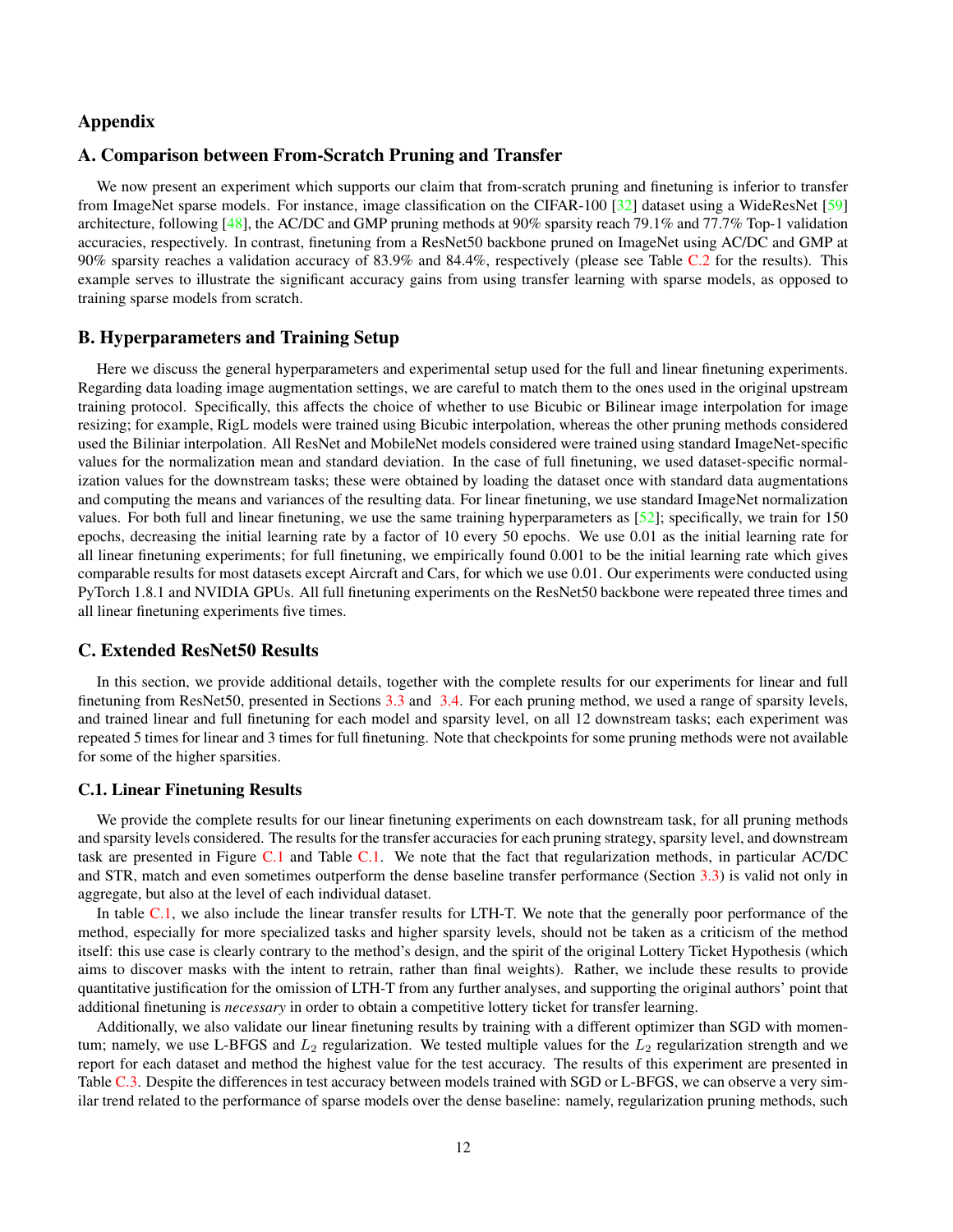<span id="page-12-1"></span><span id="page-12-0"></span>

Figure C.1. (ResNet50) Per-dataset downstream validation accuracy for transfer learining with *linear finetuning*.

<span id="page-12-2"></span>

Figure C.2. (ResNet50) Per-dataset downstream validation accuracy for transfer learining with *full finetuning*.

as AC/DC or STR, tend to be close to—or even outperform—the dense baseline, especially on fine-grained tasks (Aircraft, Cars).

## C.2. Full Finetuning Results

Similarly to linear finetuning, we further provide complete results for full finetuning from sparse models. We present individual results per downstream task and pruning method, at different sparsity levels, in Figure [C.2](#page-12-2) and Table [C.2;](#page-14-0) we report for each the average and standard deviation across 3 different trials. The results further support our conclusions from Section [3.4;](#page-5-1) namely, downstream task accuracy is correlated with the backbone sparsity and progressive sparsification methods (GMP, WoodFisher) generally perform better than regularization methods.

### D. Training Time Speed-up

The results presented in Section [3.6](#page-7-0) are encouraging, suggesting that using features obtained from sparse models for linear finetuning can substantially reduce the training time, 2 and up to 3 times at 90% sparsity on the backbone model, with a small effect on the downstream accuracy, relative to the dense baseline. We additionally provide speed-up numbers for other sparsity levels. Table [D.4](#page-15-0) shows the average training time per epoch, as a fraction of the dense finetuning time, for the pruned models at different levels of sparsities. The numbers we are computed for the Caltech-101 downstream task; however, they will most likely be very similar across all tasks, since the time required for inference on the backbone network dominates the time required for optimizing the linear classifier.

Furthermore, following [\[30\]](#page-9-5), the accuracy for finetuning the linear classifier with pre-extracted features typically correlates very well with the accuracy of linear finetuning when data augmentation is used, as it is in this specific example. Therefore, based on the results from Figures  $C<sub>1</sub>$  and [4,](#page-7-2) we hypothesize that there are significant advantages when using sparse models for linear finetuning: firstly, potential improvements in transfer accuracy, compared to the dense backbone, and more notably, smaller memory footprint and training time savings.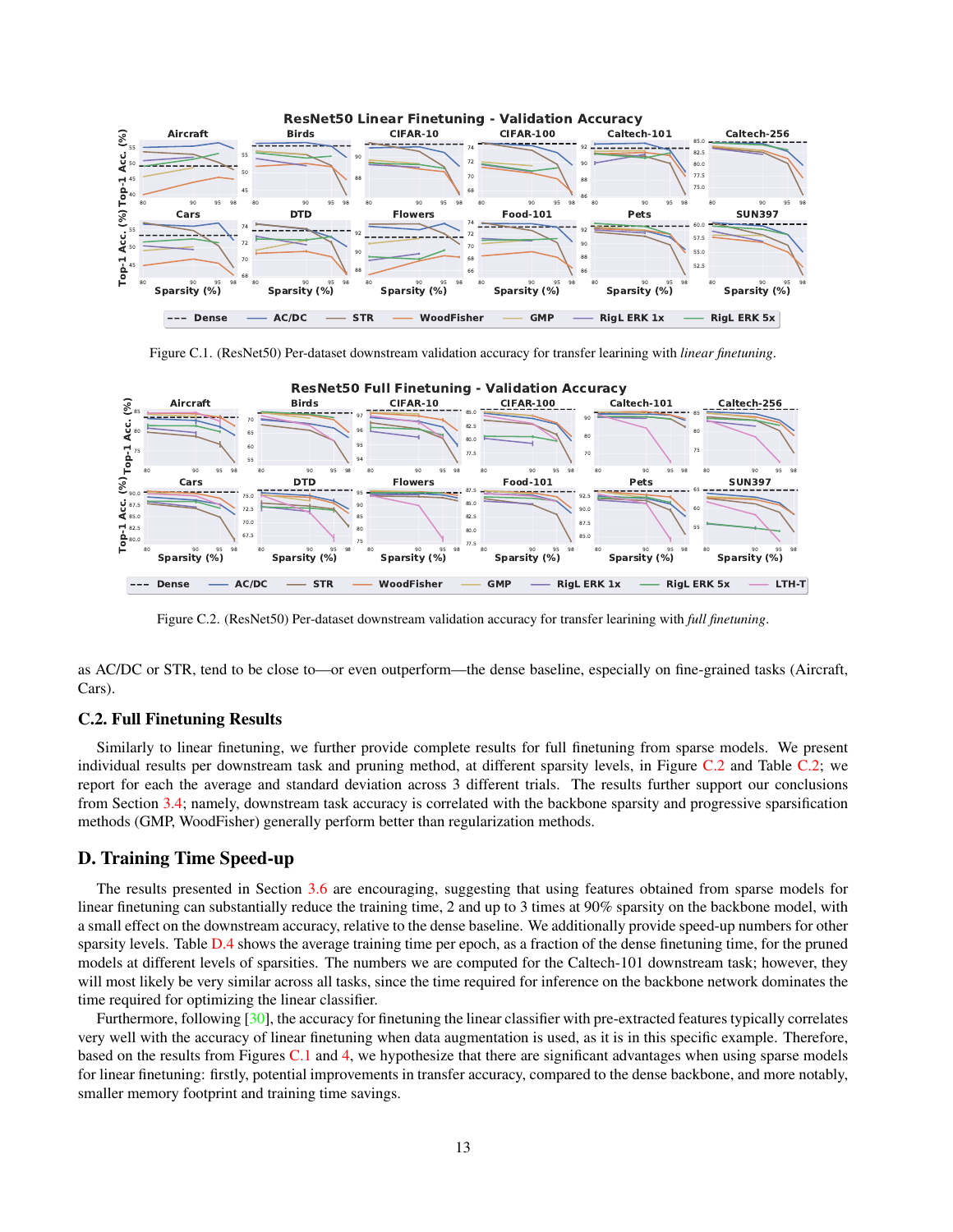<span id="page-13-0"></span>

| $\rm AC/DC$<br><b>GMP</b><br><b>STR</b><br><b>Pruning Strategy</b><br>Dense<br>LTH-T<br>RigL ERK 1x<br>RigL ERK 5x                                           | WoodFisher     |
|--------------------------------------------------------------------------------------------------------------------------------------------------------------|----------------|
| 80% Sparsity                                                                                                                                                 |                |
| Aircraft<br>$49.2 \pm 0.1$<br>$55.1 \pm 0.1$<br>$45.8 \pm 0.1$<br>$36.9 \pm 0.1$<br>$50.9 \pm 0.1$<br>$49.1 \pm 0.1$<br>$53.7 \pm 0.0$                       | $40.0 \pm 0.2$ |
| <b>Birds</b><br>$57.7 \pm 0.1$<br>$\textbf{58.4} \pm \textbf{0.0}$<br>$56.2 \pm 0.0$<br>$29.6 \pm 0.1$<br>$54.1 \pm 0.1$<br>$55.7 \pm 0.0$<br>$56.2 \pm 0.1$ | $51.9 \pm 0.1$ |
| CIFAR-10<br>$91.2 \pm 0.0$<br>$90.9 \pm 0.0$<br>$89.5\pm0.1$<br>$91.4 \pm 0.0$<br>$89.7 \pm 0.0$<br>$83.4 \pm 0.1$<br>$89.3 \pm 0.0$                         | $89.6 \pm 0.0$ |
| CIFAR-100<br>$74.6 \pm 0.1$<br>$74.7 \pm 0.1$<br>$72.0 \pm 0.1$<br>$62.0 \pm 0.1$<br>$71.7 \pm 0.0$<br>$71.8 \pm 0.0$<br>$74.7 \pm 0.0$                      | $71.3 \pm 0.0$ |
| Caltech-101<br>$91.9 \pm 0.1$<br>$92.4 \pm 0.2$<br>$91.5 \pm 0.2$<br>$75.4 \pm 0.1$<br>$90.1 \pm 0.2$<br>$91.2 \pm 0.1$<br>$91.2 \pm 0.1$                    | $91.2 \pm 0.1$ |
| Caltech-256<br>$84.8 \pm 0.1$<br>$84.6 \pm 0.1$<br>$83.9 \pm 0.1$<br>$66.1 \pm 0.1$<br>$83.4 \pm 0.1$<br>$84.6 \pm 0.0$<br>$83.6 \pm 0.0$                    | $83.7 \pm 0.1$ |
| Cars<br>$49.1 \pm 0.1$<br>$32.7 \pm 0.1$<br>$50.5 \pm 0.0$<br>$51.6 \pm 0.1$<br>$57.0 \pm 0.1$<br>$53.4 \pm 0.1$<br>$56.6 \pm 0.0$                           | $44.9 \pm 0.1$ |
| <b>DTD</b><br>$73.5 \pm 0.2$<br>$\textbf{74.4} \pm \textbf{0.1}$<br>$71.2 \pm 0.1$<br>$64.9 \pm 0.2$<br>$72.8 \pm 0.1$<br>$72.5 \pm 0.3$<br>$74.3 \pm 0.2$   | $70.8\pm0.2$   |
| Flowers<br>$91.6 \pm 0.1$<br>$92.7 \pm 0.1$<br>$90.9 \pm 0.1$<br>$85.6 \pm 0.1$<br>$89.1 \pm 0.1$<br>$89.5 \pm 0.1$<br>$93.0 \pm 0.0$                        | $87.6 \pm 0.1$ |
| Food-101<br>$73.2 \pm 0.0$<br>$73.8\pm0.0$<br>$70.5 \pm 0.0$<br>$61.9 \pm 0.0$<br>$71.3 \pm 0.0$<br>$71.0 \pm 0.0$<br>$73.9 \pm 0.0$                         | $68.5 \pm 0.0$ |
| Pets<br>$92.6 \pm 0.1$<br>$92.3 \pm 0.1$<br>$92.5 \pm 0.1$<br>$79.4 \pm 0.1$<br>$92.0 \pm 0.1$<br>$93.0 \pm 0.1$<br>$91.7 \pm 0.0$                           | $92.2 \pm 0.1$ |
| <b>SUN397</b><br>$\textbf{60.4} \pm \textbf{0.0}$<br>$58.1 \pm 0.0$<br>$47.4\pm0.0$<br>$58.9 \pm 0.1$<br>$59.8 \pm 0.1$<br>$60.3 \pm 0.0$<br>$60.1 \pm 0.0$  | $57.8 \pm 0.1$ |
| 90% Sparsity                                                                                                                                                 |                |
| $16.5 \pm 0.2$<br>$52.0\pm0.1$<br>$49.2 \pm 0.1$<br>$55.5 \pm 0.1$<br>$48.7 \pm 0.1$<br>$51.4 \pm 0.1$<br>$52.9 \pm 0.1$<br>Aircraft                         | $44.0 \pm 0.2$ |
| <b>Birds</b><br>$57.7\pm0.1$<br>$\textbf{58.7} \pm \textbf{0.0}$<br>$55.4 \pm 0.1$<br>$11.4 \pm 0.1$<br>$52.1\pm0.0$<br>$54.3 \pm 0.1$<br>$55.2 \pm 0.1$     | $52.7 \pm 0.1$ |
| CIFAR-10<br>$91.2 \pm 0.0$<br>$89.4 \pm 0.0$<br>$67.0 \pm 0.1$<br>$89.0 \pm 0.1$<br>$89.3 \pm 0.0$<br>$90.6 \pm 0.0$<br>$91.0 \pm 0.0$                       | $88.9 \pm 0.0$ |
| CIFAR-100<br>$74.6 \pm 0.1$<br>$74.3 \pm 0.0$<br>$71.5 \pm 0.0$<br>$42.2 \pm 0.1$<br>$70.7 \pm 0.0$<br>$70.8 \pm 0.1$<br>$73.7 \pm 0.1$                      | $70.5 \pm 0.0$ |
| $91.9 \pm 0.1$<br>$92.5 \pm 0.1$<br>$91.6 \pm 0.1$<br>$49.0 \pm 0.6$<br>$91.1\pm0.1$<br>$90.7 \pm 0.2$<br>$90.9 \pm 0.1$<br>Caltech-101                      | $91.3 \pm 0.1$ |
| $84.8 \pm 0.1$<br>$84.5 \pm 0.0$<br>$82.9 \pm 0.0$<br>$84.2 \pm 0.1$<br>$82.6 \pm 0.0$<br>Caltech-256<br>$42.0 \pm 0.1$<br>$82.1 \pm 0.1$                    | $83.0 \pm 0.1$ |
| Cars<br>$53.4 \pm 0.1$<br>$56.0 \pm 0.1$<br>$50.2 \pm 0.0$<br>$15.4 \pm 0.1$<br>$49.4 \pm 0.1$<br>$52.4 \pm 0.0$<br>$54.8 \pm 0.1$                           | $46.7 \pm 0.0$ |
| <b>DTD</b><br>$73.5 \pm 0.2$<br>$73.7 \pm 0.2$<br>$72.4 \pm 0.2$<br>$54.7 \pm 0.1$<br>$71.8\pm0.1$<br>$72.4\pm0.2$<br>$73.8 \pm 0.1$                         | $71.0\pm0.2$   |
| Flowers<br>$91.6 \pm 0.1$<br>$92.4 \pm 0.0$<br>$91.4 \pm 0.1$<br>$67.7 \pm 0.1$<br>$89.8 \pm 0.1$<br>$89.2 \pm 0.2$<br>$93.0 \pm 0.1$                        | $89.0 \pm 0.1$ |
| Food-101<br>$73.2 \pm 0.0$<br>$73.8 \pm 0.0$<br>$71.1 \pm 0.0$<br>$46.9 \pm 0.0$<br>$70.9 \pm 0.0$<br>$71.1 \pm 0.0$<br>$72.6 \pm 0.0$                       | $69.2 \pm 0.0$ |
| Pets<br>$92.6 \pm 0.1$<br>$91.9 \pm 0.1$<br>$92.0 \pm 0.1$<br>$43.8 \pm 0.2$<br>$91.6 \pm 0.2$<br>$92.5 \pm 0.1$<br>$91.1 \pm 0.1$                           | $92.0 \pm 0.1$ |
| <b>SUN397</b><br>$60.1 \pm 0.0$<br>$59.8 \pm 0.1$<br>$58.1 \pm 0.0$<br>$31.7 \pm 0.1$<br>$57.0 \pm 0.1$<br>$59.2 \pm 0.1$<br>$58.2 \pm 0.0$                  | $56.8 \pm 0.0$ |
| 95% Sparsity                                                                                                                                                 |                |
| $49.2 \pm 0.1$<br>$\textbf{56.6} \pm \textbf{0.1}$<br>Aircraft<br>$4.5 \pm 0.3$<br>$53.2 \pm 0.1$<br>$50.3 \pm 0.1$                                          | $45.6\pm0.3$   |
| $\ensuremath{\mathsf{Birds}}$<br>$57.7\pm0.1$<br>$54.8\pm0.0$<br>$57.7 \pm 0.0$<br>$2.3 \pm 0.1$<br>$52.1 \pm 0.1$                                           | $51.8 \pm 0.1$ |
| CIFAR-10<br>$91.2 \pm 0.0$<br>$90.5 \pm 0.0$<br>$39.9\pm0.2$<br>$89.0 \pm 0.1$<br>$89.1 \pm 0.0$                                                             | $88.6 \pm 0.0$ |
| CIFAR-100<br>$74.6 \pm 0.1$<br>$73.4 \pm 0.0$<br>$71.7 \pm 0.0$<br>$13.5 \pm 0.2$<br>$71.2 \pm 0.1$                                                          | $69.7 \pm 0.0$ |
| $91.9 \pm 0.1$<br>$91.6\pm0.1$<br>$91.3 \pm 0.2$<br>$90.0 \pm 0.2$<br>Caltech-101<br>$20.1 \pm 0.5$                                                          | $91.0 \pm 0.2$ |
| Caltech-256<br>$84.8 \pm 0.1$<br>$82.8 \pm 0.1$<br>$12.4 \pm 0.3$<br>$83.1 \pm 0.0$<br>$80.2 \pm 0.1$                                                        | $81.2 \pm 0.1$ |
| $53.4 \pm 0.1$<br>$56.9 \pm 0.1$<br>$3.9 \pm 0.1$<br>$51.3 \pm 0.1$<br>$50.5 \pm 0.1$<br>Cars                                                                | $45.5 \pm 0.0$ |
| <b>DTD</b><br>$73.5 \pm 0.2$<br>$72.7\pm0.1$<br>$27.4 \pm 0.2$<br>$72.8 \pm 0.1$<br>$72.1\pm0.2$                                                             | $70.4 \pm 0.1$ |
| $91.6 \pm 0.1$<br>$91.9 \pm 0.1$<br>Flowers<br>$93.0 \pm 0.1$<br>$27.8 \pm 0.6$<br>$90.2 \pm 0.1$                                                            | $89.6 \pm 0.0$ |
| Food-101<br>$73.2 \pm 0.0$<br>$73.2 \pm 0.0$<br>$71.3 \pm 0.0$<br>$70.7 \pm 0.0$<br>$15.0 \pm 0.1$                                                           | $68.2 \pm 0.0$ |
| Pets<br>$92.6 \pm 0.1$<br>$15.9 \pm 0.2$<br>$89.8 \pm 0.1$<br>$91.0 \pm 0.2$<br>$91.4 \pm 0.1$                                                               | $91.4 \pm 0.0$ |
| <b>SUN397</b><br>$58.2 \pm 0.0$<br>$56.3 \pm 0.0$<br>$60.1 \pm 0.0$<br>$8.4 \pm 0.2$<br>$58.2 \pm 0.0$                                                       | $55.1 \pm 0.1$ |
| 98% Sparsity                                                                                                                                                 |                |
| $54.8 \pm 0.1$<br>Aircraft<br>$49.2 \pm 0.1$<br>$48.0 \pm 0.1$                                                                                               | $45.0 \pm 0.1$ |
| <b>Birds</b><br>$57.7 \pm 0.1$<br>$54.5\pm0.0$<br>$43.7 \pm 0.0$                                                                                             | $48.1\pm0.1$   |
| CIFAR-10<br>$91.2 \pm 0.0$<br>$86.5 \pm 0.0$<br>$89.2 \pm 0.0$                                                                                               | $86.6 \pm 0.0$ |
| CIFAR-100<br>$74.6 \pm 0.1$<br>$67.4 \pm 0.0$<br>$71.6 \pm 0.0$                                                                                              | $67.8 \pm 0.0$ |
| Caltech-101<br>$91.9 \pm 0.1$<br>$86.3 \pm 0.1$<br>$89.0 \pm 0.1$                                                                                            | $88.5 \pm 0.1$ |
| Caltech-256<br>$84.8 \pm 0.1$<br>$79.8 \pm 0.0$<br>$73.4 \pm 0.1$                                                                                            | $77.1 \pm 0.0$ |
| $53.4 \pm 0.1$<br>Cars<br>$52.1 \pm 0.0$<br>$44.4 \pm 0.1$                                                                                                   | $42.2 \pm 0.0$ |
| <b>DTD</b><br>$73.5 \pm 0.2$<br>$71.6 \pm 0.1$<br>$68.4 \pm 0.2$                                                                                             | $68.3 \pm 0.1$ |
| Flowers<br>$91.6 \pm 0.1$<br>$92.3 \pm 0.1$<br>$90.8 \pm 0.1$                                                                                                | $89.5 \pm 0.1$ |
| Food-101<br>$73.2 \pm 0.0$<br>$70.8 \pm 0.0$<br>$65.3 \pm 0.0$                                                                                               | $66.5 \pm 0.0$ |
| Pets<br>$92.6 \pm 0.1$<br>$89.2 \pm 0.1$<br>$85.5 \pm 0.1$                                                                                                   | $88.7 \pm 0.1$ |
|                                                                                                                                                              |                |

Table C.1. Transfer accuracy for sparse ResNet50 transfer with *linear finetuning*.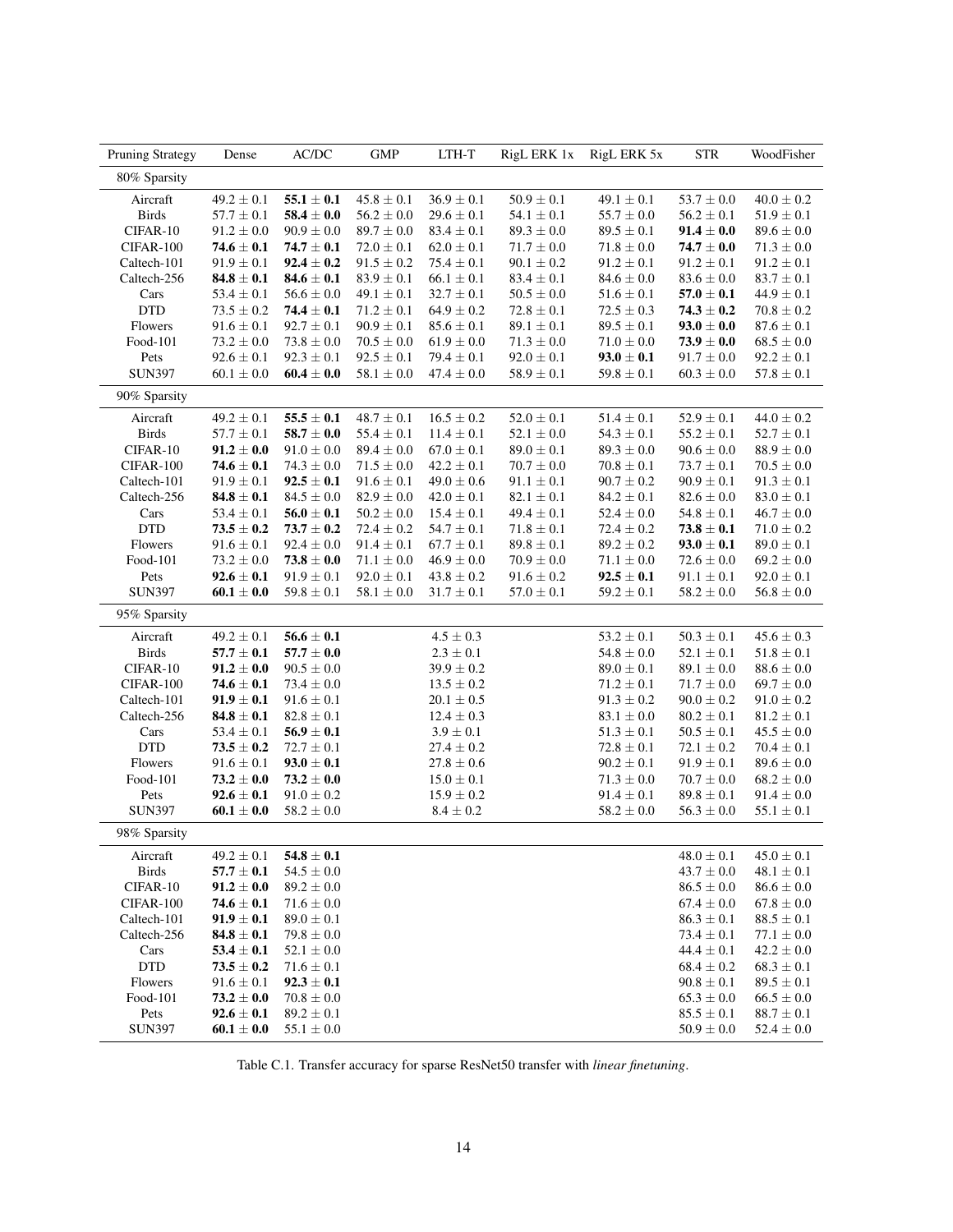<span id="page-14-0"></span>

| Pruning Strategy | Dense                            | AC/DC          | <b>GMP</b>     | LTH-T          | RigL ERK 1x    | RigL ERK 5x    | <b>STR</b>     | WoodFisher                       |
|------------------|----------------------------------|----------------|----------------|----------------|----------------|----------------|----------------|----------------------------------|
| 80% Sparsity     |                                  |                |                |                |                |                |                |                                  |
| Aircraft         | $83.6\pm0.4$                     | $83.3 \pm 0.1$ | $84.4 \pm 0.2$ | $84.7\pm0.5$   | $80.9 \pm 0.4$ | $81.5 \pm 0.5$ | $79.8 \pm 0.3$ | $84.8 \pm 0.2$                   |
| <b>Birds</b>     | $72.4 \pm 0.3$                   | $69.9 \pm 0.2$ | $72.5 \pm 0.2$ | $71.4 \pm 0.1$ | $70.2 \pm 0.3$ | $72.8 \pm 0.2$ | $68.1 \pm 0.1$ | $72.4 \pm 0.4$                   |
| CIFAR-10         | $97.4 \pm 0.0$                   | $96.9 \pm 0.1$ | $97.2 \pm 0.0$ | $97.0 \pm 0.0$ | $95.9 \pm 0.1$ | $96.2 \pm 0.2$ | $96.5 \pm 0.1$ | $97.2\pm0.1$                     |
| CIFAR-100        | $85.6 \pm 0.2$                   | $84.9 \pm 0.2$ | $85.1 \pm 0.0$ | $84.4 \pm 0.2$ | $80.2 \pm 0.4$ | $80.6 \pm 0.2$ | $83.6 \pm 0.2$ | $85.1 \pm 0.1$                   |
| Caltech-101      | $93.5 \pm 0.1$                   | $92.5 \pm 0.2$ | $93.7 \pm 0.5$ | $92.1 \pm 0.5$ | $90.7 \pm 0.1$ | $91.1 \pm 0.3$ | $90.7 \pm 0.6$ | $93.6 \pm 0.2$                   |
| Caltech-256      | $86.1 \pm 0.1$                   | $85.4 \pm 0.2$ | $85.1 \pm 0.2$ | $83.1 \pm 0.1$ | $82.8 \pm 0.2$ | $83.6 \pm 0.3$ | $84.0 \pm 0.1$ | $85.0 \pm 0.1$                   |
| Cars             | $90.3 \pm 0.2$                   | $89.2 \pm 0.1$ | $90.3 \pm 0.1$ | $89.9 \pm 0.0$ | $88.2 \pm 0.1$ | $88.3 \pm 0.2$ | $87.8 \pm 0.1$ | $90.5 \pm 0.2$                   |
| <b>DTD</b>       | $76.2 \pm 0.3$                   | $75.7 \pm 0.5$ | $75.4 \pm 0.1$ | $75.2 \pm 0.4$ | $73.0 \pm 0.9$ | $73.0 \pm 0.3$ | $73.7 \pm 0.6$ | $75.2 \pm 0.1$                   |
| Flowers          | $95.0 \pm 0.1$                   | $94.7 \pm 0.2$ | $95.9 \pm 0.2$ | $93.9 \pm 0.2$ | $94.2 \pm 0.1$ | $95.1 \pm 0.3$ | $93.7 \pm 0.2$ | $95.5 \pm 0.2$                   |
| Food-101         | $87.3 \pm 0.1$                   | $86.9 \pm 0.1$ | $87.4 \pm 0.1$ | $86.9 \pm 0.1$ | $85.5 \pm 0.2$ | $86.3 \pm 0.1$ | $85.9 \pm 0.1$ | $87.4 \pm 0.1$                   |
| Pets             | $93.4 \pm 0.1$                   | $92.5 \pm 0.0$ | $93.4 \pm 0.1$ | $92.9 \pm 0.1$ | $91.8 \pm 0.1$ | $92.2 \pm 0.3$ | $92.1 \pm 0.1$ | $93.4 \pm 0.2$                   |
| <b>SUN397</b>    | $64.8 \pm 0.0$                   | $64.0 \pm 0.0$ | $63.1 \pm 0.1$ | $61.7 \pm 0.2$ | $55.9 \pm 0.3$ | $56.0 \pm 0.4$ | $62.6 \pm 0.1$ | $62.8 \pm 0.1$                   |
| 90% Sparsity     |                                  |                |                |                |                |                |                |                                  |
| Aircraft         | $83.6 \pm 0.4$                   | $82.8\pm1.0$   | $83.9 \pm 0.7$ | $84.9 \pm 0.3$ | $79.7 \pm 0.4$ | $81.4 \pm 0.3$ | $78.7 \pm 0.4$ | $84.5 \pm 0.4$                   |
| <b>Birds</b>     | $72.4 \pm 0.3$                   | $68.5 \pm 0.1$ | $70.5 \pm 0.1$ | $67.8 \pm 0.2$ | $68.4 \pm 0.2$ | $71.9 \pm 0.2$ | $66.0 \pm 0.2$ | $71.6 \pm 0.2$                   |
| CIFAR-10         | $\textbf{97.4} \pm \textbf{0.0}$ | $96.6 \pm 0.1$ | $97.1 \pm 0.0$ | $96.6 \pm 0.2$ | $95.5 \pm 0.1$ | $96.1 \pm 0.1$ | $96.1 \pm 0.1$ | $97.0 \pm 0.1$                   |
| CIFAR-100        | $85.6 \pm 0.2$                   | $83.9 \pm 0.1$ | $84.4 \pm 0.0$ | $83.0 \pm 0.1$ | $79.3 \pm 0.5$ | $80.6 \pm 0.3$ | $82.9 \pm 0.2$ | $84.4 \pm 0.2$                   |
| Caltech-101      | $93.5 \pm 0.1$                   | $92.6 \pm 0.2$ | $92.9 \pm 0.2$ | $84.5 \pm 0.3$ | $90.0 \pm 0.2$ | $91.0 \pm 0.5$ | $90.9 \pm 0.3$ | $93.9 \pm 0.3$                   |
| Caltech-256      | $86.1 \pm 0.1$                   | $84.8 \pm 0.1$ | $83.7\pm0.3$   | $78.6 \pm 0.1$ | $81.5 \pm 0.1$ | $83.0 \pm 0.2$ | $83.1 \pm 0.2$ | $84.0 \pm 0.1$                   |
| Cars             | $90.3 \pm 0.2$                   | $88.5 \pm 0.2$ | $89.5 \pm 0.0$ | $89.5 \pm 0.1$ | $87.0 \pm 0.1$ | $88.2 \pm 0.4$ | $86.7 \pm 0.2$ | $90.0 \pm 0.2$                   |
| <b>DTD</b>       | $76.2 \pm 0.3$                   | $75.2 \pm 0.1$ | $74.2 \pm 0.1$ | $71.9 \pm 0.1$ | $72.1 \pm 0.5$ | $72.8\pm0.3$   | $73.2 \pm 0.4$ | $74.8 \pm 0.8$                   |
| Flowers          | $95.0 \pm 0.1$                   | $94.6 \pm 0.1$ | $95.3 \pm 0.1$ | $89.8 \pm 0.2$ | $94.2 \pm 0.2$ | $95.1 \pm 0.2$ | $93.4 \pm 0.4$ | $95.5 \pm 0.3$                   |
| Food-101         | $87.3 \pm 0.1$                   | $86.6 \pm 0.1$ | $86.8 \pm 0.1$ | $86.4 \pm 0.1$ | $85.0 \pm 0.2$ | $86.0 \pm 0.1$ | $84.8\pm0.0$   | $87.0\pm0.1$                     |
| Pets             | $93.4 \pm 0.1$                   | $92.1 \pm 0.1$ | $92.2 \pm 0.1$ | $91.1 \pm 0.2$ | $91.2 \pm 0.2$ | $92.3 \pm 0.4$ | $91.7 \pm 0.2$ | $92.7 \pm 0.3$                   |
| <b>SUN397</b>    | $64.8 \pm 0.0$                   | $63.0 \pm 0.0$ | $62.5 \pm 0.2$ | $58.3 \pm 0.2$ | $54.8 \pm 0.5$ | $54.8 \pm 0.1$ | $61.2 \pm 0.0$ | $62.3 \pm 0.1$                   |
| 95% Sparsity     |                                  |                |                |                |                |                |                |                                  |
| Aircraft         | $83.6 \pm 0.4$                   | $81.2\pm0.4$   |                | $82.6\pm0.8$   |                | $79.9\pm0.4$   | $76.7 \pm 0.8$ | $\textbf{83.6} \pm \textbf{0.6}$ |
| <b>Birds</b>     | $72.4 \pm 0.3$                   | $66.9\pm0.1$   |                | $62.2 \pm 0.1$ |                | $70.7 \pm 0.2$ | $62.3 \pm 0.1$ | $69.9 \pm 0.1$                   |
| CIFAR-10         | $97.4 \pm 0.0$                   | $96.2 \pm 0.1$ |                | $95.5 \pm 0.1$ |                | $95.7 \pm 0.1$ | $95.4 \pm 0.1$ | $96.7 \pm 0.1$                   |
| CIFAR-100        | $85.6 \pm 0.2$                   | $82.9 \pm 0.1$ |                | $80.0 \pm 0.1$ |                | $79.7 \pm 0.2$ | $80.9 \pm 0.3$ | $83.1 \pm 0.1$                   |
| Caltech-101      | $93.5 \pm 0.1$                   | $91.9 \pm 0.2$ |                | $65.3 \pm 0.8$ |                | $89.6 \pm 0.5$ | $89.8 \pm 0.1$ | $92.0 \pm 0.3$                   |
| Caltech-256      | $86.1 \pm 0.1$                   | $83.1 \pm 0.0$ |                | $71.8 \pm 0.3$ |                | $81.7 \pm 0.0$ | $80.3 \pm 0.0$ | $82.4 \pm 0.1$                   |
| Cars             | $90.3 \pm 0.2$                   | $87.6 \pm 0.1$ |                | $87.5 \pm 0.4$ |                | $86.8 \pm 0.1$ | $84.9 \pm 0.2$ | $88.9 \pm 0.2$                   |
| <b>DTD</b>       | $76.2 \pm 0.3$                   | $74.1\pm0.4$   |                | $67.1 \pm 0.8$ |                | $72.4 \pm 0.5$ | $72.6 \pm 0.4$ | $73.7 \pm 0.3$                   |
| Flowers          | $95.0 \pm 0.1$                   | $94.1 \pm 0.3$ |                | $76.0 \pm 1.3$ |                | $95.0 \pm 0.2$ | $93.0 \pm 0.3$ | $95.0 \pm 0.3$                   |
| Food-101         | $87.3 \pm 0.1$                   | $85.5 \pm 0.0$ |                | $85.4 \pm 0.1$ |                | $85.5 \pm 0.1$ | $83.0 \pm 0.1$ | $86.3 \pm 0.1$                   |
| Pets             | $93.4 \pm 0.1$                   | $91.0 \pm 0.1$ |                | $84.5 \pm 0.5$ |                | $91.3 \pm 0.3$ | $89.9\pm0.3$   | $92.3 \pm 0.3$                   |
| <b>SUN397</b>    | $64.8 \pm 0.0$                   | $61.4 \pm 0.2$ |                | $51.4 \pm 0.3$ |                | $54.0 \pm 0.3$ | $59.0 \pm 0.1$ | $60.9\pm0.1$                     |
| 98% Sparsity     |                                  |                |                |                |                |                |                |                                  |
| Aircraft         | $83.6 \pm 0.4$                   | $79.1 \pm 0.2$ |                |                |                |                | $72.0 \pm 0.2$ | $81.4 \pm 0.3$                   |
| <b>Birds</b>     | $72.4 \pm 0.3$                   | $63.4 \pm 0.1$ |                |                |                |                | $54.1 \pm 0.1$ | $65.4 \pm 0.3$                   |
| CIFAR-10         | $97.4 \pm 0.0$                   | $95.0 \pm 0.1$ |                |                |                |                | $93.8 \pm 0.1$ | $96.0 \pm 0.0$                   |
| CIFAR-100        | $85.6 \pm 0.2$                   | $79.8\pm0.1$   |                |                |                |                | $75.9 \pm 0.2$ | $80.7 \pm 0.2$                   |
| Caltech-101      | $93.5 \pm 0.1$                   | $88.9 \pm 0.1$ |                |                |                |                | $85.2 \pm 0.6$ | $89.8\pm0.3$                     |
| Caltech-256      | $86.1 \pm 0.1$                   | $80.3 \pm 0.1$ |                |                |                |                | $74.2 \pm 0.0$ | $78.9 \pm 0.1$                   |
| Cars             | $90.3 \pm 0.2$                   | $85.5 \pm 0.2$ |                |                |                |                | $79.9 \pm 0.5$ | $86.8 \pm 0.1$                   |
| <b>DTD</b>       | $76.2 \pm 0.3$                   | $72.6 \pm 0.1$ |                |                |                |                | $69.4 \pm 0.3$ | $71.8 \pm 0.1$                   |
| Flowers          | $95.0 \pm 0.1$                   | $92.9 \pm 0.1$ |                |                |                |                | $91.8 \pm 0.3$ | $94.0 \pm 0.2$                   |
| Food-101         | $87.3 \pm 0.1$                   | $83.2 \pm 0.0$ |                |                |                |                | $77.9 \pm 0.1$ | $84.2 \pm 0.1$                   |
| Pets             | $93.4 \pm 0.1$                   | $88.8 \pm 0.2$ |                |                |                |                | $85.5 \pm 0.1$ | $89.8 \pm 0.1$                   |
| <b>SUN397</b>    | $64.8 \pm 0.0$                   | $58.4 \pm 0.1$ |                |                |                |                | $53.8 \pm 0.2$ | $58.5 \pm 0.1$                   |

Table C.2. Transfer accuracy for sparse ResNet50 transfer with *full finetuning*.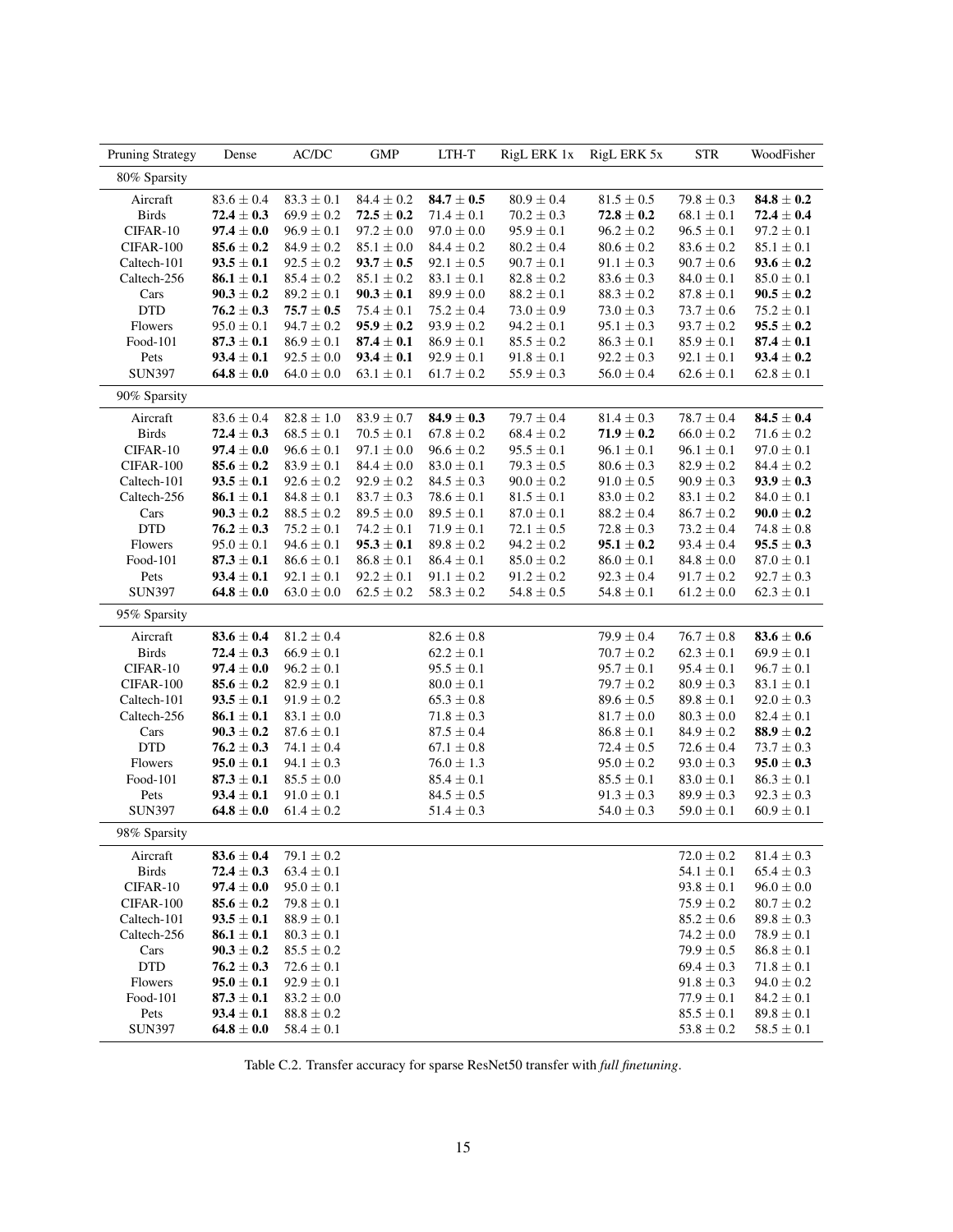<span id="page-15-1"></span>

| Pruning Strategy | Dense | AC/DC | <b>GMP</b> | RigL ERK 1x | RigL ERK 5x | <b>STR</b> | WoodFisher |
|------------------|-------|-------|------------|-------------|-------------|------------|------------|
| 80% Sparsity     |       |       |            |             |             |            |            |
| Aircraft         | 50.3  | 56.7  | 46.9       | 52.3        | 49.9        | 54.6       | 43.1       |
| Caltech-101      | 91.8  | 92.0  | 91.2       | 90.1        | 91.3        | 91.4       | 91.3       |
| Caltech-256      | 84.3  | 84.6  | 83.2       | 83.4        | 84.5        | 83.3       | 83.0       |
| Cars             | 56.2  | 59.5  | 50.1       | 53.1        | 53.9        | 60.0       | 46.5       |
| CIFAR-10         | 88.5  | 88.3  | 87.5       | 86.0        | 86.7        | 88.9       | 86.3       |
| CIFAR-100        | 72.3  | 72.4  | 69.1       | 69.0        | 69.6        | 72.9       | 68.1       |
| <b>DTD</b>       | 73.2  | 72.8  | 69.9       | 72.6        | 72.1        | 73.3       | 70.0       |
| Flowers          | 92.9  | 93.9  | 92.0       | 90.4        | 90.2        | 93.9       | 89.0       |
| Food-101         | 67.7  | 68.6  | 65.3       | 64.1        | 64.1        | 68.1       | 62.8       |
| Pets             | 92.5  | 91.9  | 92.2       | 91.7        | 92.5        | 91.5       | 91.4       |
| <b>SUN397</b>    | 58.5  | 59.3  | 56.4       | 57.9        | 59.0        | 59.4       | 55.8       |
| 90% Sparsity     |       |       |            |             |             |            |            |
| Aircraft         | 50.3  | 56.7  | 49.6       | 53.5        | 52.7        | 54.6       | 45.0       |
| Caltech-101      | 91.8  | 92.3  | 91.0       | 90.8        | 90.8        | 90.4       | 91.2       |
| Caltech-256      | 84.3  | 84.1  | 82.6       | 82.1        | 84.3        | 82.3       | 82.5       |
| Cars             | 56.2  | 59.0  | 52.4       | 52.4        | 54.4        | 57.8       | 48.4       |
| CIFAR-10         | 88.5  | 88.5  | 86.7       | 85.6        | 86.2        | 87.4       | 86.2       |
| CIFAR-100        | 72.3  | 71.6  | 68.9       | 67.5        | 68.6        | 72.0       | 67.6       |
| <b>DTD</b>       | 73.2  | 72.8  | 71.8       | 70.9        | 71.3        | 72.2       | 69.3       |
| Flowers          | 92.9  | 93.4  | 92.7       | 90.7        | 90.3        | 94.1       | 90.2       |
| Food-101         | 67.7  | 67.7  | 65.9       | 64.0        | 63.7        | 67.3       | 63.6       |
| Pets             | 92.5  | 91.6  | 91.8       | 91.3        | 92.0        | 90.5       | 91.1       |
| <b>SUN397</b>    | 58.5  | 58.2  | 56.3       | 55.9        | 58.2        | 57.2       | 54.6       |
| 95% Sparsity     |       |       |            |             |             |            |            |
| Aircraft         | 50.3  | 57.2  |            |             | 53.5        | 51.5       | 45.7       |
| Caltech-101      | 91.8  | 91.6  |            |             | 91.5        | 89.9       | 90.6       |
| Caltech-256      | 84.3  | 82.4  |            |             | 83.3        | 80.0       | 80.8       |
| Cars             | 56.2  | 59.4  |            |             | 53.4        | 53.0       | 46.8       |
| CIFAR-10         | 88.5  | 87.9  |            |             | 86.1        | 86.4       | 86.3       |
| CIFAR-100        | 72.3  | 69.6  |            |             | 68.6        | 69.6       | 66.4       |
| <b>DTD</b>       | 73.2  | 71.3  |            |             | 71.8        | 70.3       | 70.1       |
| Flowers          | 92.9  | 94.2  |            |             | 91.7        | 93.1       | 90.8       |
| Food-101         | 67.7  | 66.6  |            |             | 63.3        | 64.8       | 63.0       |
| Pets             | 92.5  | 90.4  |            |             | 91.1        | 89.2       | 90.5       |
| <b>SUN397</b>    | 58.5  | 56.8  |            |             | 57.4        | 54.8       | 52.7       |

Table C.3. Validation accuracy for sparse ResNet50 transfer with linear finetuning using the L-BFGS optimizer

| <b>Sparsity</b> | <b>STR</b>   | <b>GMP</b>   | WoodFisher   |              | $AC/DC$ RigL 5x |
|-----------------|--------------|--------------|--------------|--------------|-----------------|
| 80%             | $0.44\times$ | $0.50\times$ | $0.53\times$ | $0.60\times$ | $0.71\times$    |
| 90%             | $0.28\times$ | $0.36\times$ | $0.37\times$ | $0.43\times$ | $0.50\times$    |
| 95%             | $0.22\times$ | $\sim$       | $0.28\times$ | $0.32\times$ | $0.37\times$    |

<span id="page-15-0"></span>Table D.4. Average training time per epoch for linear finetuning using sparse models, as a fraction of the time per epoch required for the dense backbone. The numbers shown are computed on the Caltech-101 dataset.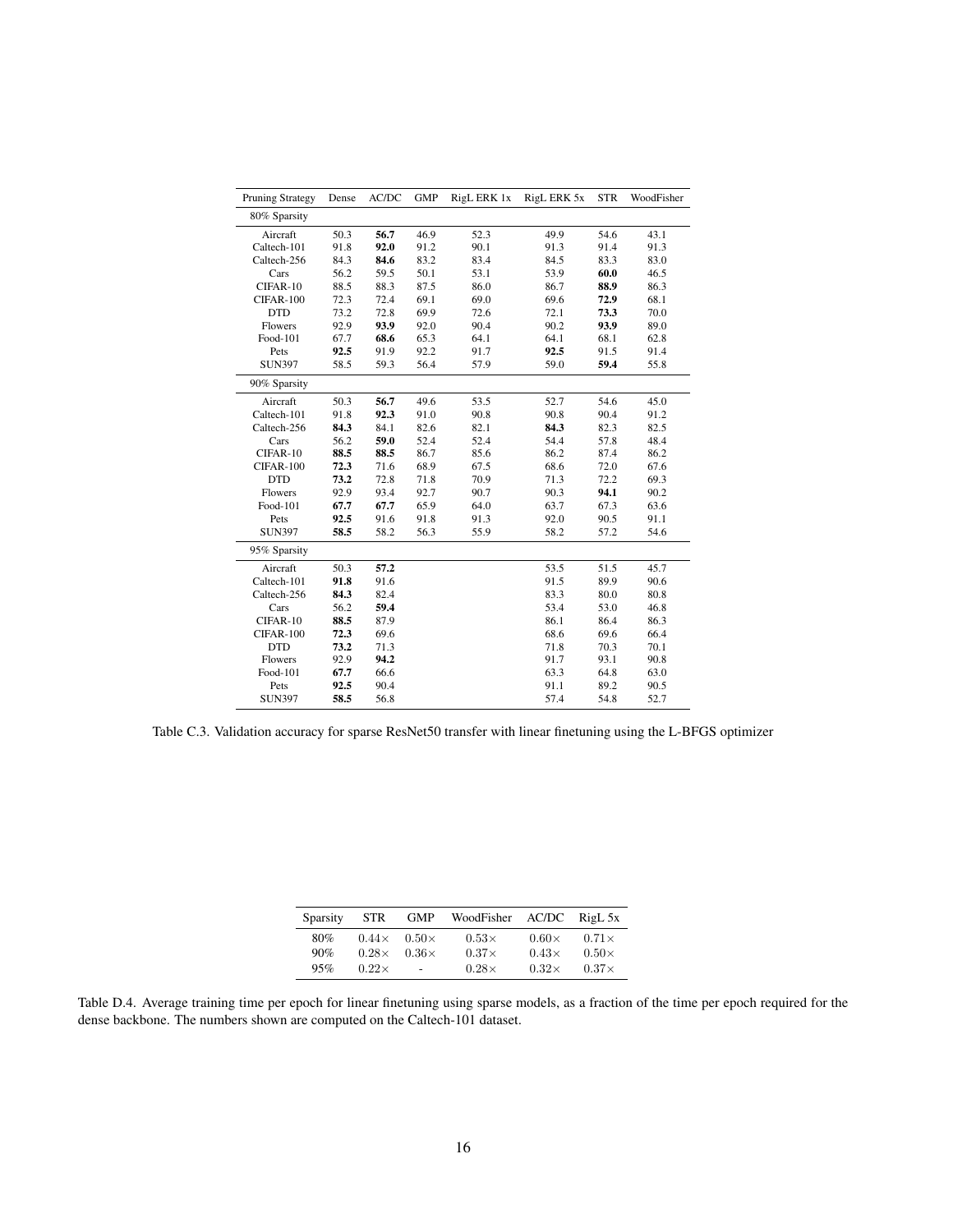### E. Experiments on ResNet18 and ResNet34

In this section, we further validate our findings for linear finetuning from ResNet50 on two additional smaller architectures, namely ResNet18 and ResNet34. Specifically, we test whether regularization pruning methods generally have better transfer potential than progressive sparsification methods, and whether regularization pruning methods improve over dense models for fine-grained classification tasks. For this purpose, we trained AC/DC and GMP on ImageNet using ResNet18 and ResNet34 models, for 80% and 90% sparsity, using the same hyperparameters as for ResNet50. For both ResNet18 and ResNet34, there was a fairly large gap in ImageNet validation accuracy between GMP and AC/DC for both 80% and 90% sparsity, in favor of GMP, which almost recovered the baseline accuracy at 80% sparsity.

We show the results for linear finetuning using AC/DC and GMP in Table [E.5](#page-16-0) for ResNet18, respectively Table [E.6](#page-16-1) for ResNet34. Interestingly, despite the larger gap in ImageNet validation accuracy between GMP and AC/DC (with GMP being closer to the dense baseline), AC/DC tends to outperform GMP in terms of transfer performance, on most of the downstream tasks. Furthermore, we observe that AC/DC tends to transfer better than the dense baseline, especially for specialized or fine-grained downstream tasks. These observations confirm our findings for linear finetuning on ResNet50.

<span id="page-16-0"></span>

| <b>Pruning Strategy</b> | Dense          | GMP 80%        | GMP $90\%$     | $AC/DC 80\%$   | $AC/DC$ 90%    |
|-------------------------|----------------|----------------|----------------|----------------|----------------|
| <b>Task</b>             |                |                |                |                |                |
| Aircraft                | $47.7 \pm 0.1$ | $45.5 \pm 0.1$ | $45.6 \pm 0.1$ | $48.0 \pm 0.1$ | $48.1 \pm 0.1$ |
| <b>Birds</b>            | $49.4 \pm 0.1$ | $49.3 \pm 0.1$ | $48.1 \pm 0.0$ | $50.2 \pm 0.0$ | $48.7 \pm 0.1$ |
| $CIFAR-10$              | $87.2 \pm 0.0$ | $87.4 \pm 0.0$ | $87.2 \pm 0.0$ | $87.4 \pm 0.0$ | $87.2 \pm 0.1$ |
| $CIFAR-100$             | $68.9 \pm 0.0$ | $68.1 \pm 0.0$ | $69.1 \pm 0.0$ | $69.6 \pm 0.1$ | $68.9 \pm 0.0$ |
| Caltech-101             | $89.4 \pm 0.3$ | $89.8 \pm 0.3$ | $88.6 \pm 0.2$ | $89.0 \pm 0.2$ | $88.2 \pm 0.4$ |
| Caltech-256             | $79.4 + 0.1$   | $78.3 + 0.1$   | $77.3 + 0.1$   | $78.8 + 0.1$   | $77.3 \pm 0.1$ |
| Cars                    | $45.6 \pm 0.1$ | $45.0 \pm 0.1$ | $44.4 \pm 0.1$ | $46.2 \pm 0.1$ | $46.7 \pm 0.1$ |
| <b>DTD</b>              | $68.1 \pm 0.1$ | $68.2 + 0.3$   | $66.9 + 0.2$   | $68.6 + 0.2$   | $68.4 \pm 0.2$ |
| <b>Flowers</b>          | $89.0 \pm 0.1$ | $89.3 + 0.1$   | $89.3 + 0.1$   | $89.9 \pm 0.1$ | $90.2 \pm 0.1$ |
| $Food-101$              | $64.9 \pm 0.0$ | $65.0 + 0.0$   | $64.6 + 0.0$   | $65.6 + 0.0$   | $65.3 \pm 0.0$ |
| Pets                    | $90.1 + 0.1$   | $89.8 + 0.1$   | $89.4 + 0.2$   | $89.7 + 0.1$   | $89.4 \pm 0.1$ |
| <b>SUN397</b>           | $54.8 \pm 0.1$ | $53.8 \pm 0.1$ | $52.9 \pm 0.1$ | $54.8 \pm 0.1$ | $53.5 \pm 0.1$ |

Table E.5. Transfer accuracy for different pruning methods for *linear finetuning* on ResNet18

<span id="page-16-1"></span>

| <b>Pruning Strategy</b><br><b>Task</b> | Dense          | GMP $80\%$     | GMP 90%        | AC/DC 80%      | $AC/DC$ 90%    |
|----------------------------------------|----------------|----------------|----------------|----------------|----------------|
| Aircraft                               | $45.8 \pm 0.2$ | $43.5 \pm 0.2$ | $44.9 \pm 0.1$ | $48.7 \pm 0.1$ | $50.7 \pm 0.2$ |
| <b>Birds</b>                           | $52.9 \pm 0.0$ | $53.0 \pm 0.1$ | $53.0 \pm 0.1$ | $54.5 \pm 0.1$ | $54.2 \pm 0.1$ |
| $CIFAR-10$                             | $89.5 \pm 0.0$ | $89.1 \pm 0.0$ | $88.5 \pm 0.0$ | $89.6 \pm 0.0$ | $89.0 \pm 0.0$ |
| $CIFAR-100$                            | $71.0 \pm 0.0$ | $70.4 + 0.1$   | $70.2 + 0.1$   | $72.0 + 0.0$   | $72.0 \pm 0.0$ |
| Caltech-101                            | $92.5 + 0.2$   | $91.8 \pm 0.3$ | $90.9 \pm 0.2$ | $92.0 \pm 0.3$ | $91.8 \pm 0.4$ |
| Caltech-256                            | $82.2 \pm 0.1$ | $81.8 \pm 0.0$ | $81.4 + 0.1$   | $82.3 + 0.1$   | $81.2 \pm 0.1$ |
| Cars                                   | $47.3 \pm 0.1$ | $46.0 \pm 0.1$ | $45.6 \pm 0.1$ | $48.5 \pm 0.1$ | $49.0 \pm 0.1$ |
| <b>DTD</b>                             | $69.5 \pm 0.1$ | $68.6 \pm 0.5$ | $68.6 \pm 0.2$ | $70.4 \pm 0.3$ | $69.6 \pm 0.2$ |
| <b>Flowers</b>                         | $88.1 \pm 0.1$ | $88.5 \pm 0.1$ | $89.0 \pm 0.1$ | $90.0 \pm 0.1$ | $91.1 \pm 0.1$ |
| $Food-101$                             | $66.8 \pm 0.0$ | $66.7 \pm 0.0$ | $67.4 \pm 0.0$ | $68.2 \pm 0.0$ | $68.8 \pm 0.0$ |
| Pets                                   | $92.0 \pm 0.1$ | $92.5 \pm 0.1$ | $91.4 \pm 0.1$ | $91.7 \pm 0.1$ | $91.1 \pm 0.2$ |
| <b>SUN397</b>                          | $55.9 \pm 0.1$ | $55.4 \pm 0.1$ | $55.0 \pm 0.1$ | $56.8 \pm 0.1$ | $55.6 \pm 0.1$ |

Table E.6. Transfer accuracy for different pruning methods for *linear finetuning* on ResNet34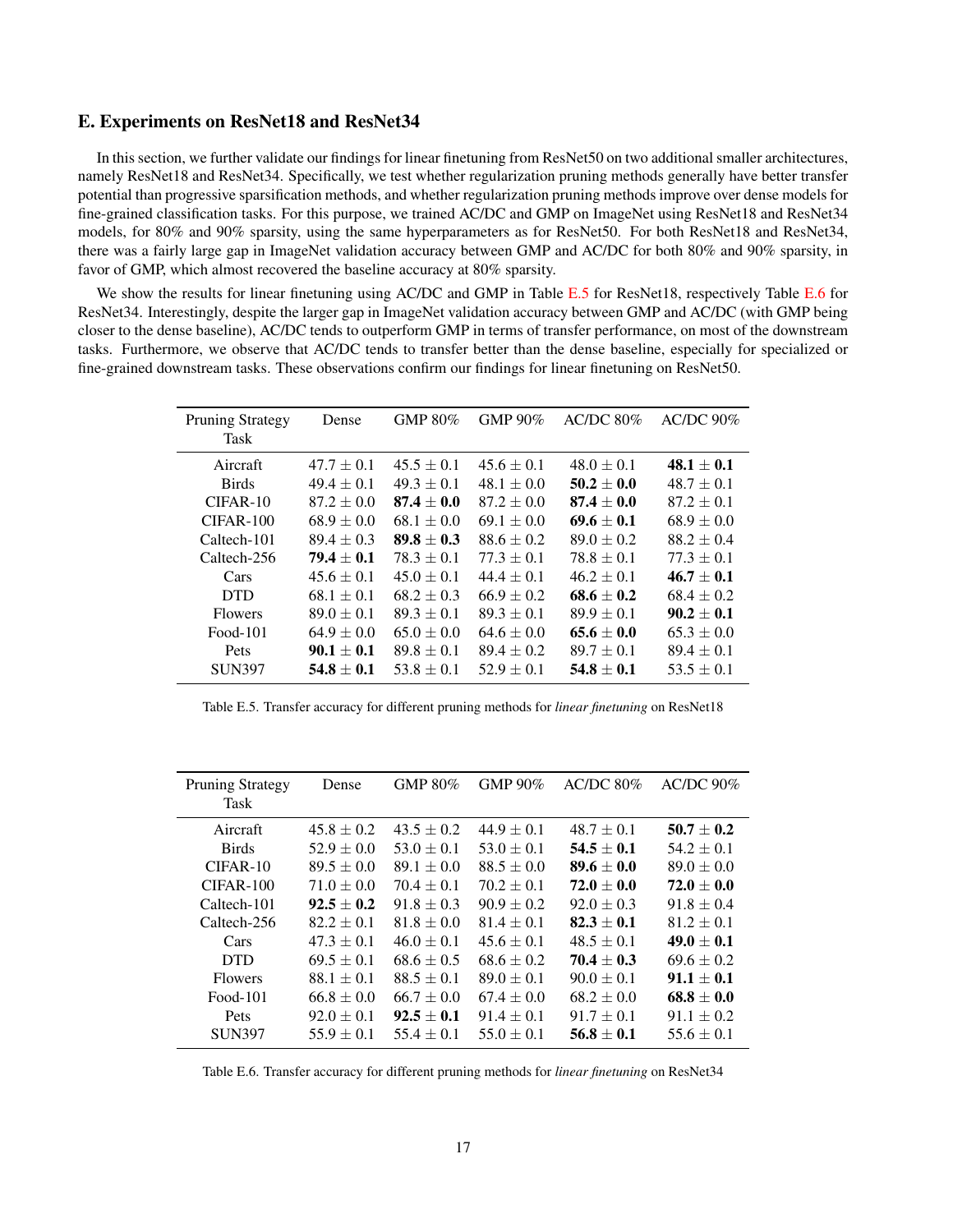<span id="page-17-1"></span><span id="page-17-0"></span>

Figure F.3. (MobileNetV1) Per-dataset downstream validation accuracy for transfer learining with linear finetuning.

# F. Experiments on MobileNetV1

The MobileNet [\[26\]](#page-9-10) architecture is a natural choice for devices with limited computational resources. We measure the results of sparse transfer with full and linear finetuning on the same downstream tasks starting from dense ImageNet models pruned using regularization-based and post-training pruning methods. Specifically, we use AC/DC, STR and M-FAC [\[14\]](#page-8-8), respectively.

M-FAC is a framework for efficiently computing high-dimensional inverse-Hessian vector products, which can be applied to different scenarios that use second-order information. In particular, one such instance is pruning, where M-FAC aims to solve the same optimization problem as WoodFisher, and thus from this point of view these methods are very similar. In particular, it has been shown [\[14\]](#page-8-8) that M-FAC outperforms WoodFisher on ImageNet models, in terms of accuracy at a given sparsity level. Specifically, for MobileNet, M-FAC surpasses all existing methods at 90% sparsity, reaching 67.2% validation accuracy. For this reason, we included M-FAC, in favor of WoodFisher, to our list of progressive sparsification methods for MobileNetV1.

Due to the smaller size of the MobileNetV1 architecture, we additionally test the effect that lower sparsity levels have on the transfer performance, by training on ImageNet AC/DC models at 30%, 40% and 50% sparsity; these models fully recover the dense baseline accuracy on ImageNet.

The results on MobileNet are presented in Figure [F.3](#page-17-1) for linear finetuning and Table [F.7](#page-18-2) and Figure [F.4](#page-18-3) and Table [F.8](#page-18-4) for full finetuning. The results for linear finetuning are obtained after running from five different random seeds, and the mean and standard deviation are reported. However, the experiments for full finetuning were each run once. For both linear and full finetuning, we observe that generally the performance decays faster with increased sparsity, compared to ResNet50; this is expected given the lower parameter count for MobileNet and the larger gap in ImageNet validation accuracy between dense and sparse models.

For linear finetuning, we observe AC/DC outperform STR at both 75% and 90% sparsity Furthermore, AC/DC tends to be close to or outperform M-FAC at 75% sparsity, while at 90% sparsity M-FAC performs better on almost half of the tasks. Differently from ResNet50, for MobileNet neither regularization based nor progressive sparsification models outperform the dense baseline, at higher sparsity (75% and 90%). We observe at lower sparsity (30% and 50%) a few instances where sparse models slightly outperform the dense baseline (Birds, Cars, DTD), but generally the differences are not significant.

In the case of full finetuning, we observe that the performance of sparse models decays more quickly than for ResNet50, and even at lower sparsity (30-50%) there is a gap in transfer performance compared to the dense baseline. Furthermore, AC/DC outperforms STR and M-FAC at both 75% and 90% sparsity on all downstream tasks. Overall, the results for MobileNet indicate that the transfer performance is significantly affected by the sparsity of the backbone model, for both linear and full finetuning. Moreover, the experiments on MobileNet seem to suggest that although some of the conclusions developed from the ResNet experiments are confirmed (e.g. sparse models usually have similar or slightly better performance to the dense baseline for linear finetuning), the guidelines for the preferred sparsity method in a given scenario might be specific to the choice of the backbone architecture.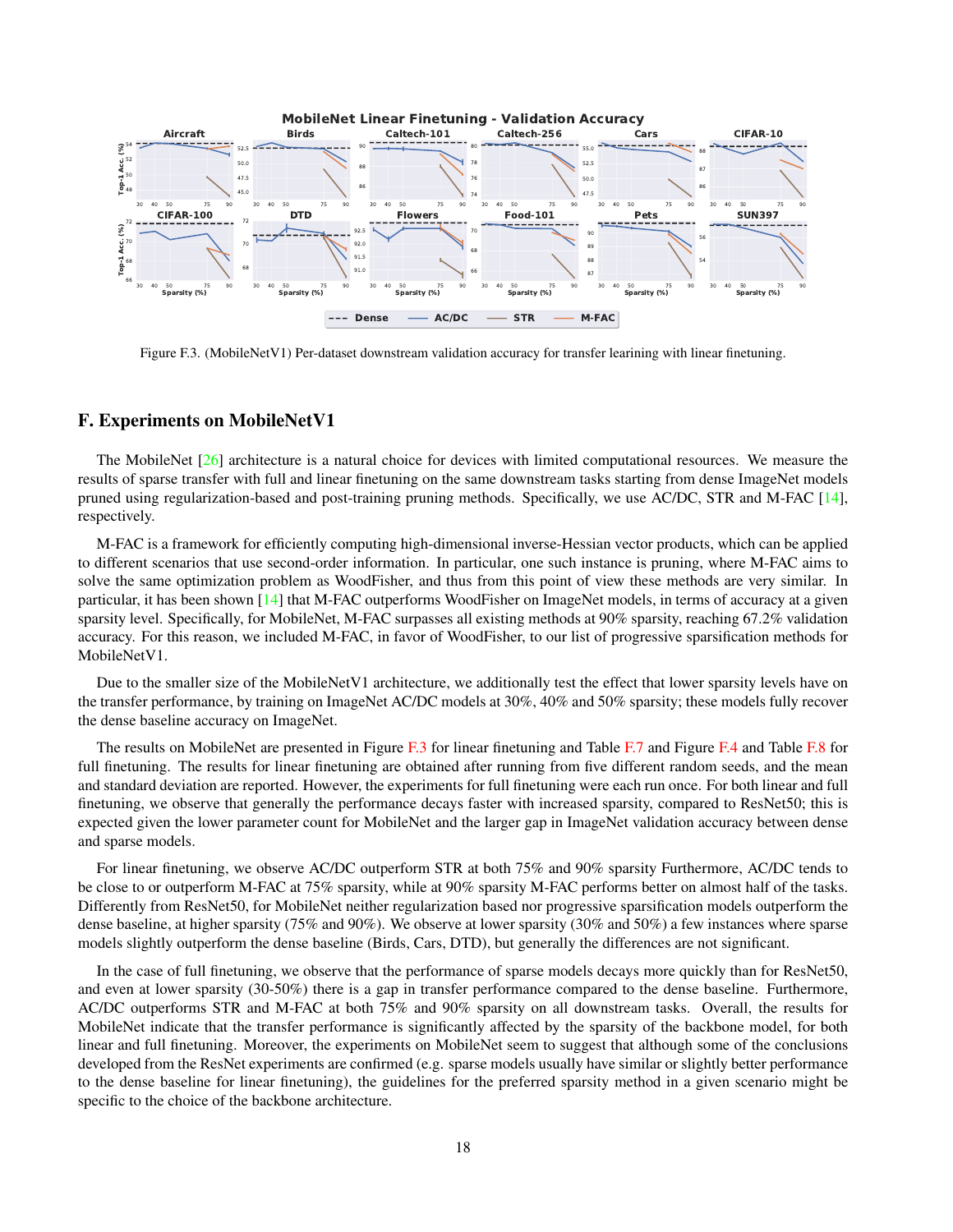<span id="page-18-3"></span><span id="page-18-1"></span>

Figure F.4. (MobileNetV1) Per-dataset downstream validation accuracy for transfer learining with full finetuning.

<span id="page-18-2"></span>

| Dense          | AC/DC<br>$30\%$ | AC/DC<br>$40\%$ | AC/DC<br>50%   | AC/DC<br>75%   | AC/DC<br>90%   | M-FAC<br>75%   | M-FAC<br>89%   | <b>STR</b><br>75% | <b>STR</b><br>90% |
|----------------|-----------------|-----------------|----------------|----------------|----------------|----------------|----------------|-------------------|-------------------|
|                |                 |                 |                |                |                |                |                |                   |                   |
| $54.1 + 0.2$   | $53.5 + 0.1$    | $54.2 \pm 0.1$  | $54.1 \pm 0.1$ | $53.5 \pm 0.2$ | $52.6 \pm 0.3$ | $53.4 \pm 0.1$ | $53.7 \pm 0.1$ | $49.7 + 0.1$      | $47.2 \pm 0.2$    |
| $52.7 + 0.1$   | $53.0 + 0.1$    | $53.6 \pm 0.1$  | $52.8 \pm 0.0$ | $52.6 \pm 0.1$ | $50.3 \pm 0.1$ | $52.1 \pm 0.1$ | $49.2 \pm 0.1$ | $49.0 + 0.0$      | $44.2 \pm 0.0$    |
| $88.3 \pm 0.1$ | $88.4 \pm 0.0$  | $88.1 \pm 0.0$  | $87.8 \pm 0.0$ | $88.5 \pm 0.0$ | $87.4 \pm 0.1$ | $87.5 \pm 0.0$ | $87.0 \pm 0.0$ | $86.9 \pm 0.1$    | $85.4 \pm 0.0$    |
| $71.9 \pm 0.0$ | $70.9 + 0.1$    | $71.1 \pm 0.0$  | $70.2 \pm 0.0$ | $70.8 \pm 0.0$ | $68.0 \pm 0.0$ | $69.3 + 0.0$   | $68.6 \pm 0.0$ | $69.3 + 0.0$      | $66.3 + 0.0$      |
| $90.3 \pm 0.1$ | $89.7 + 0.1$    | $89.8 \pm 0.2$  | $89.7 \pm 0.2$ | $89.5 + 0.1$   | $88.4 \pm 0.3$ | $89.2 \pm 0.1$ | $87.2 + 0.1$   | $88.0 + 0.2$      | $85.2 \pm 0.2$    |
| $80.2 + 0.1$   | $80.4 \pm 0.0$  | $80.2 + 0.1$    | $80.5 \pm 0.0$ | $79.2 + 0.0$   | $77.3 + 0.1$   | $79.0 \pm 0.0$ | $76.9 + 0.0$   | $77.8 + 0.1$      | $73.8 + 0.1$      |
| $55.5 + 0.0$   | $55.9 \pm 0.1$  | $55.1 \pm 0.1$  | $54.9 \pm 0.1$ | $54.5 \pm 0.1$ | $52.9 \pm 0.0$ | $55.9 \pm 0.1$ | $54.5 \pm 0.1$ | $49.9 \pm 0.2$    | $47.1 \pm 0.1$    |
| $70.8 \pm 0.2$ | $70.4 \pm 0.2$  | $70.3 \pm 0.0$  | $71.4 \pm 0.4$ | $70.9 + 0.2$   | $68.8 \pm 0.1$ | $70.7 \pm 0.2$ | $69.6 \pm 0.2$ | $70.6 + 0.2$      | $67.2 \pm 0.1$    |
| $92.8 \pm 0.1$ | $92.6 + 0.1$    | $92.2 \pm 0.1$  | $92.6 \pm 0.1$ | $92.6 \pm 0.1$ | $91.9 \pm 0.1$ | $92.6 \pm 0.1$ | $92.0 \pm 0.1$ | $91.4 + 0.1$      | $90.8 \pm 0.1$    |
| $70.6 + 0.0$   | $70.7 \pm 0.0$  | $70.6 + 0.0$    | $70.3 + 0.0$   | $70.2 + 0.0$   | $68.6 + 0.0$   | $69.8 \pm 0.0$ | $69.1 + 0.0$   | $67.7 + 0.0$      | $65.3 + 0.0$      |
| $90.7 + 0.1$   | $90.6 + 0.1$    | $90.5 \pm 0.1$  | $90.4 \pm 0.1$ | $90.1 \pm 0.1$ | $89.0 \pm 0.1$ | $89.9 \pm 0.1$ | $88.5 \pm 0.1$ | $89.3 \pm 0.1$    | $86.9 + 0.2$      |
| $57.1 \pm 0.0$ | $57.2 + 0.1$    | $57.2 \pm 0.0$  | $56.8 + 0.0$   | $56.0 \pm 0.0$ | $53.8 \pm 0.0$ | $56.3 \pm 0.1$ | $54.6 + 0.0$   | $55.1 + 0.0$      | $52.5 + 0.0$      |
|                |                 |                 |                |                |                |                |                |                   |                   |

Table F.7. Transfer accuracy for *linear finetuning* using sparse MobileNet models

<span id="page-18-4"></span>

| <b>Pruning Strategy</b> | Dense | AC/DC<br>30% | AC/DC<br>40% | AC/DC<br>50% | AC/DC<br>75% | AC/DC<br>90% | M-FAC<br>75% | M-FAC<br>89% | <b>STR</b><br>75% | <b>STR</b><br>90% |
|-------------------------|-------|--------------|--------------|--------------|--------------|--------------|--------------|--------------|-------------------|-------------------|
| Aircraft                | 80.9  | 79.7         | 80.1         | 79.9         | 79.0         | 76.9         | 76.6         | 74.5         | 74.4              | 73.0              |
| <b>Birds</b>            | 66.6  | 66.3         | 66.5         | 65.5         | 63.4         | 59.5         | 62.9         | 58.5         | 56.1              | 53.1              |
| $CIFAR-10$              | 95.7  | 95.6         | 95.5         | 95.4         | 95.0         | 94.2         | 94.5         | 93.4         | 93.8              | 93.3              |
| $CIFAR-100$             | 81.6  | 81.0         | 81.3         | 81.0         | 80.0         | 77.7         | 78.8         | 76.1         | 77.2              | 75.1              |
| Caltech-101             | 91.0  | 89.6         | 89.5         | 90.0         | 88.0         | 87.9         | 86.8         | 84.6         | 85.1              | 83.4              |
| Caltech-256             | 80.9  | 81.2         | 80.9         | 81.1         | 80.0         | 78.0         | 79.4         | 77.2         | 76.7              | 73.2              |
| Cars                    | 87.5  | 87.6         | 87.6         | 87.3         | 86.5         | 84.0         | 84.9         | 82.4         | 84.1              | 81.5              |
| <b>DTD</b>              | 73.6  | 71.4         | 72.3         | 72.3         | 71.8         | 71.1         | 71.2         | 69.1         | 70.4              | 69.6              |
| <b>Flowers</b>          | 93.9  | 94.1         | 94.0         | 93.9         | 93.4         | 92.6         | 91.9         | 90.9         | 89.8              | 90.6              |
| Food-101                | 85.2  | 85.0         | 85.1         | 84.7         | 83.6         | 81.8         | 83.4         | 80.8         | 81.2              | 79.7              |
| Pets                    | 91.3  | 90.8         | 90.7         | 90.2         | 89.9         | 88.2         | 88.9         | 86.7         | 86.9              | 85.3              |
| <b>SUN397</b>           | 60.7  | 60.7         | 60.3         | 60.2         | 59.2         | 57.1         | 58.2         | 55.9         | 55.1              | 53.8              |

Table F.8. Transfer accuracy for *full finetuning* using sparse MobileNet models

## <span id="page-18-0"></span>G. Impact of label smoothing on transfer accuracy

We take advantage of the fact that we have STR checkpoints trained with and without label smoothing (LS) to investigate the effect of LS on dense and sparse transfer accuracy in the context of linear transfer. As Table [G.9](#page-19-0) shows, label smoothing tends to have a negative effect on transfer accuracy (confirming the results in [\[30\]](#page-9-5)). However, our experiments suggest that this effect is more pronounced on the Aircraft and Cars datasets for STR, and for most specialized datasets for dense. Furthermore, we observe that the performance gap narrows with increased sparsity. We also note that even with label smoothing, at 80% sparsity STR matches or outperforms GMP on all datasets, although the effect largely reverses at 90% sparsity.